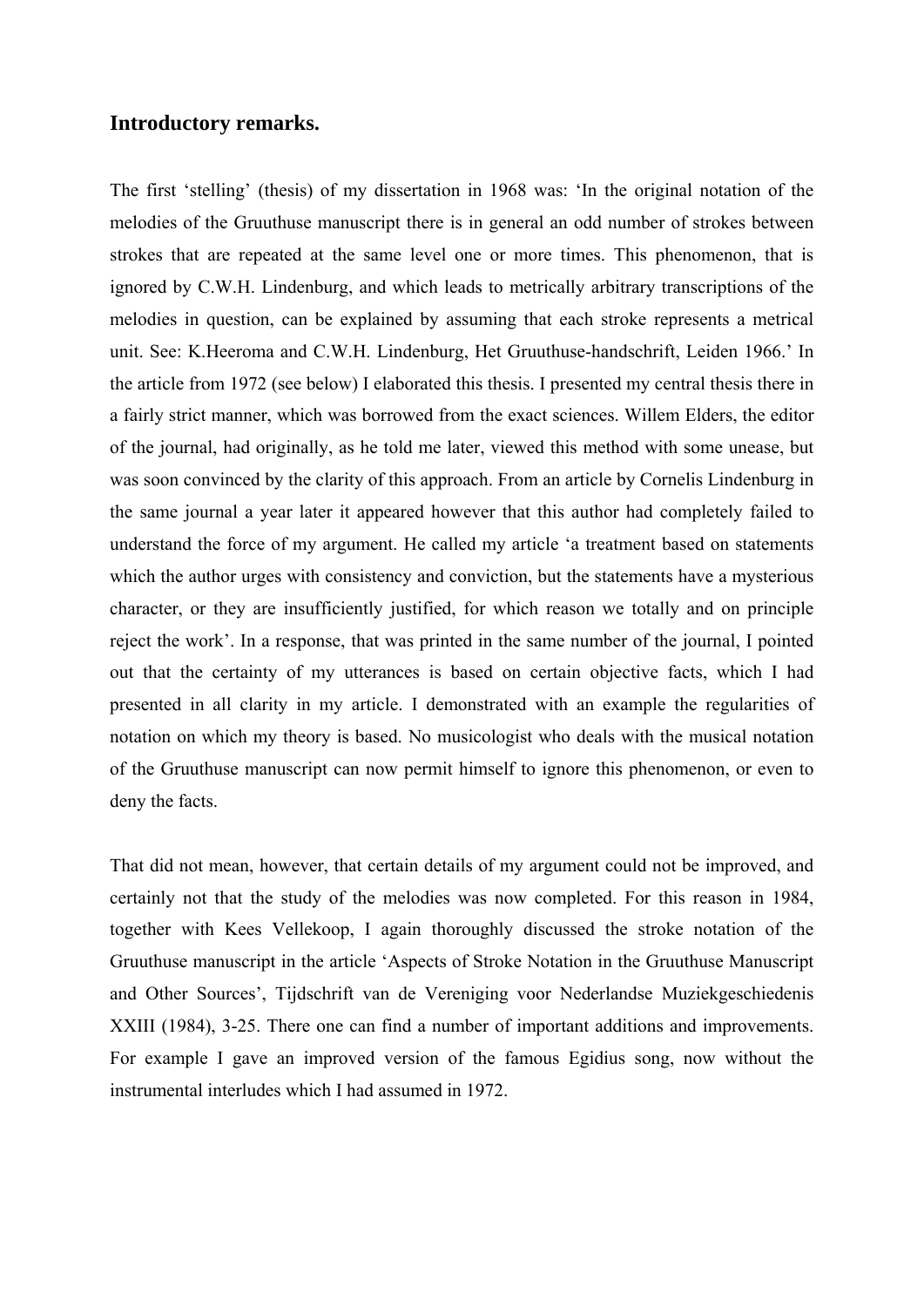# **THE MUSIC NOTATION OF THE GRUUTHUSE MANUSCRIPT AND RELATED NOTATIONS**

Ehe wir eine solche Willkür des Schreibers annehmen, müssen wir alle Möglichkeiten, die von einem vernünftigen Gebaren des Schreibers ausgehen, erschöpft haben.

*Ewald Jammers*<sup>1</sup>

# **Introduction**

There appeared in 1966, on the occasion of the bicentenary of the Maatschappij der Nederlandse Letterkunde, a new edition of the Gruuthuse manuscript, prepared by K. Heeroma.<sup>2</sup> This manuscript<sup>3</sup> contains ca. 150 songs dating from the last quarter of the 14th century, virtually all of which are preceded by a melody without a text. There are at the back of the new edition of the songbook photographic reproductions of the original music notations; the integral transcription and interpretation thereof is the work of C.W.H. Lindenburg. This interpretation immediately aroused my suspicion in that the result seemed to me improbable from a stylistic point of view and contrary to the most elementary laws of melody formation. I was consequently stimulated to a closer examination of the original notation and I saw that a few details thereof pointed to a solution of the problems lying in a completely different direction from that advocated by Lindenburg.

The music notation of the Gruuthuse manuscript has already attracted attention on various occasions. The father of the study of notation, Johannes Wolf, considered it in 1924. We find in the Basle Congress Report his transcription of ten melodies.<sup>4</sup> Hélène Wagenaar-Nolthenius also recently published two rondeaus from this manuscript.<sup>5</sup> I agree with her that the interpretation of the Gruuthuse songs will remain questionable and that a satisfactory answer to the many questions posed by the original notation could probably be given only by the contemporaries of the poet who knew the tune. I am, however, at the same time of the opinion that a number of problems is certainly soluble, that we can also progress in other respects and that in doing so we can avoid wrong paths which have been taken so far. It is definitely incorrect that the notation rarely leads to a reasonable melody which can be sung.<sup>6</sup> I should like to show in the following pages what conclusions can be drawn from certain information offered by the manuscript itself and how the results obtained are confirmed and supplemented by comparison with similar melody notations from other manuscripts.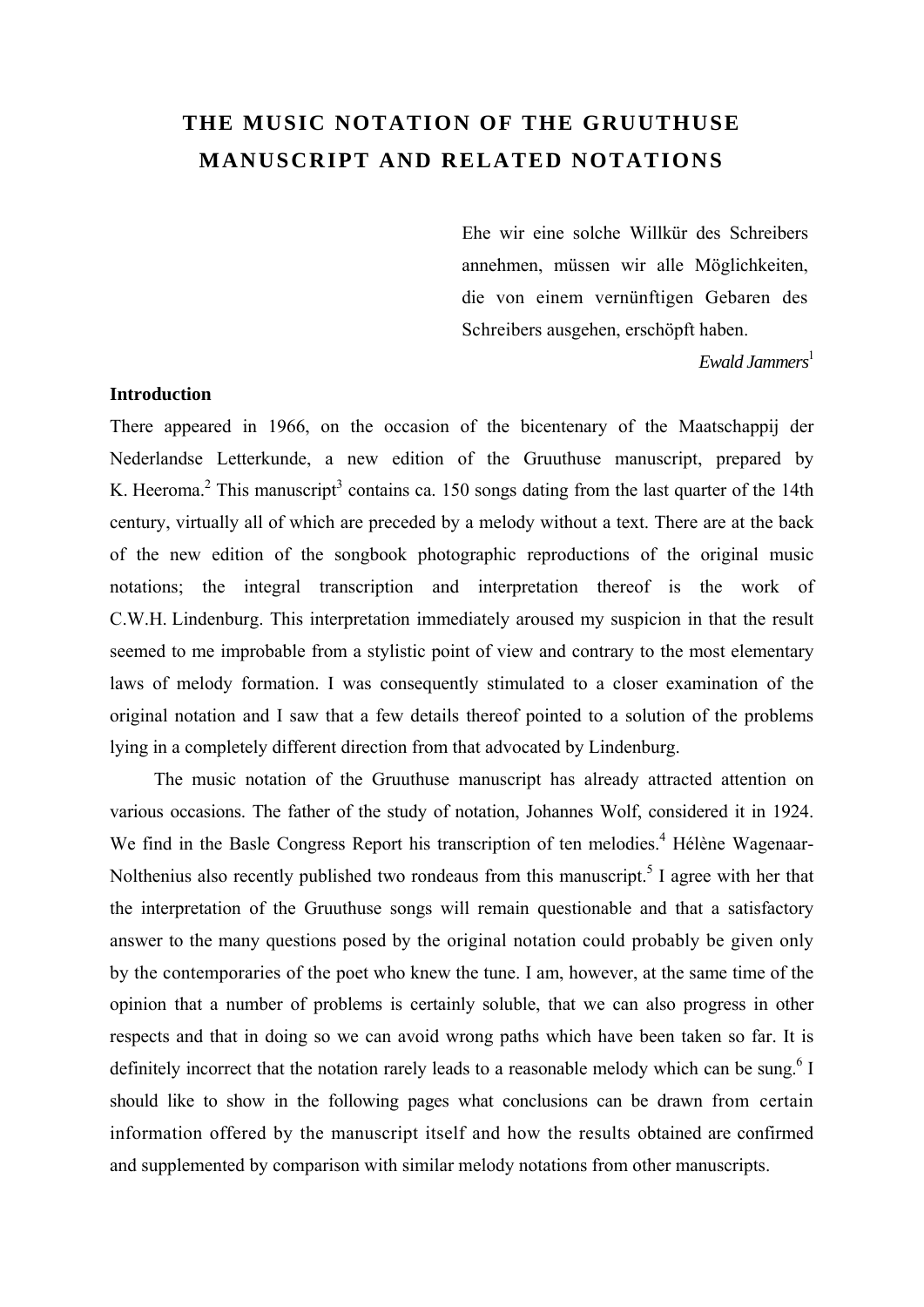### **The melodies themselves**

The notes in the Gruuthuse manuscript have in general the form of vertical dashes. Merely melodies 18, 135 and 147 are written using the normal forms of mensural notation, i.e. black brevis, semibrevis and minima. To what extent is this notation reliable? Is it intended merely as an *aide-mémoire* to the performer and is the course of the melody merely indicated sketchily? In that case, deciphering is an insoluble problem. Is merely the melodic line indicated and is the duration of the dashes indeterminate? Then, the rhythm is clear only for someone knowing the melody and is probably never to be discovered by us with certainty – since the text is not written below the melody and the number of syllables in a strophe in general deviates greatly from the number of dashes in the melody. Do the dashes represent notes of constant or possibly regularly alternating<sup>7</sup> durations? In that case, the melodies themselves pose no problems and there remains merely the problem of placing the text. The notation itself can in fact provide an indication as to which of the three possibilities mentioned applies. The last can be distinguished from the rest since on the condition of a consistent notation the dashes occur as metric constructional units and only then definite regularities can be expected merely in their grouping.

The following now appears to apply, with the exception of melody 120, to melodies which are written completely in dashes. We encounter in the notation repeatedly groups of two or more successive dashes which are at the same level. In about 85% of all cases, the distance from the beginning of such a group to the beginning of a following group amounts to an even number of dashes and in about 15% of cases to an uneven number of dashes. If we count two uneven in succession as one even, then these numbers become as much as 95% and 5% respectively. If the notation were inconsistent or were to give merely melodic and no rhythmic indications, then the distance between successive groups of repeating notes would on the one occasion amount to an even and on the other to an uneven number of dashes, roughly in the ratio 50:50 according to the law of averages. We are consequently forced to the following conclusions:

- (1) The notation of the melodies has a high degree of reliability and consistency; we are not concerned with a completely inconsistent or sketchy indication of the melodies.
- (2) Each dash represents one unit of counting, thus the metric structure of the melodies is in principle established; there can be no question of the notation merely being limited to the indication of the pitch progression.

The significant «even» in the above observation makes it possible to interpret the melodies in a binary measure, the beginning of the groups of repeating notes predominantly falling on the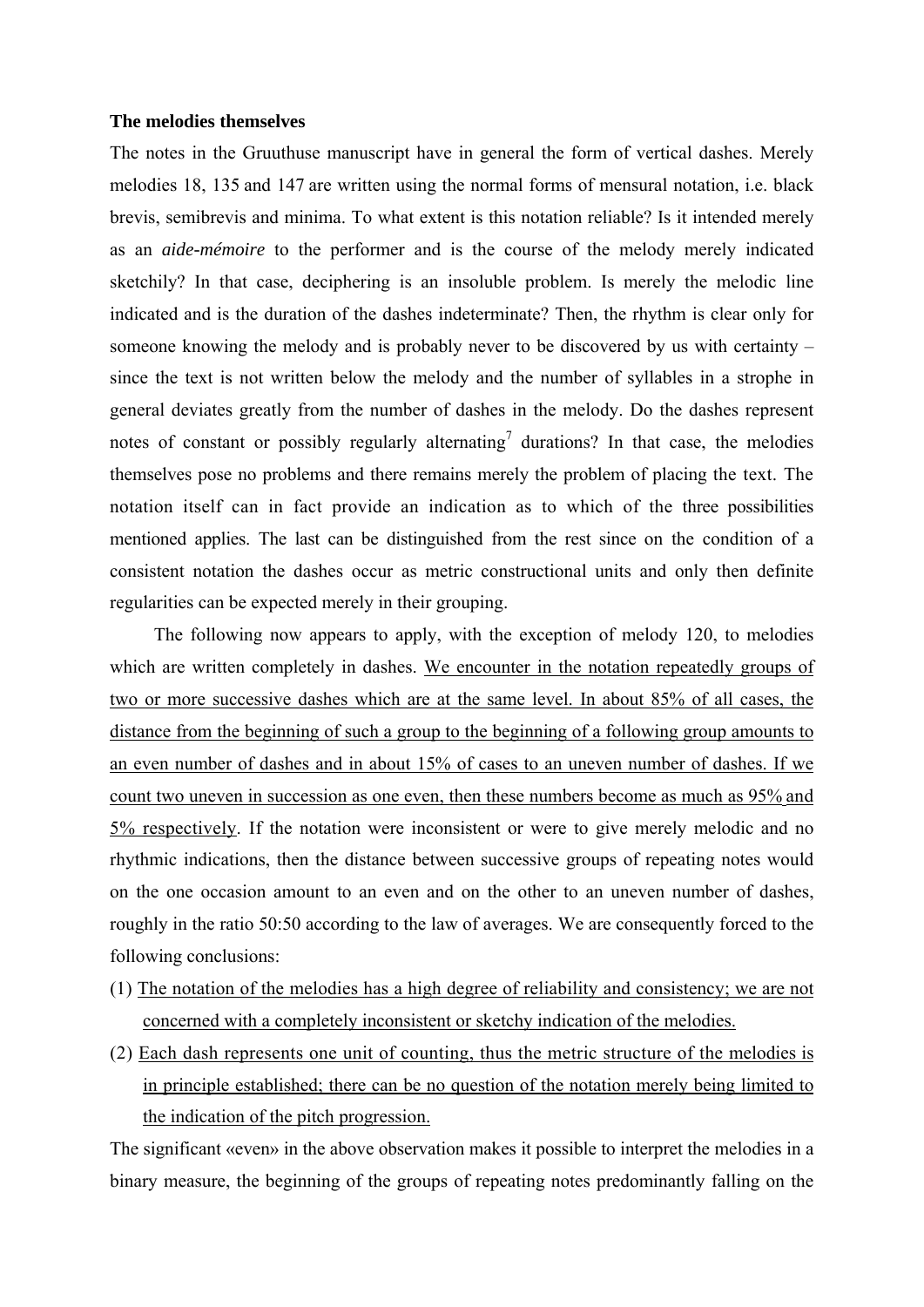down-beat. I agree with Wolf and Lindenburg that double and multiple dashes can represent both a long note and a repeating note. The metric position of the groups in the binary measure then means that in general no syncopes occur and that in the case of repeating notes the first preferably falls on the down-beat. This implies an affirmation of the results obtained. As far as syncopes are concerned, this will be directly clear. With relation to the repeating notes, reference may be made to the following: there in fact holds for the old mensural melody – if we disregard up-beats at the beginning of melodic phrases – that in the case of a repetition of notes the first of the repeated notes almost always falls on a strong part of the measure.<sup>8</sup> We must be in the Baroque or Romantic period for anticipating Seufzer figures, etc. The following conclusions can be added:

- (3) The melodies are in general in a «two dash measure».
- (4) The dashes have to be distributed over the «two dash measure» in such a way that with most of the groups of repeated dashes the beginning falls on the down-beat.

To what mensural value does a dash correspond? The manuscript itself provides a definite answer to this. In melody 86 we have to give the dashes the value of a semibrevis if the continuity of the binary measure is to be preserved where two minimae follow one another. In melody 146 we likewise have to give the dashes the value of a semibrevis in order to preserve the binary measure at the places where three white  $(=$  «coloured») semibreves occur in succession. In the case of melody 120, already referred to as an exception, we must in the first and third part divide the dashes into «three dash measures»; it appears once again from the tempus imperfectum sign indicated for the third part that a dash represents a semibrevis. We can now formulate the assertions (2) and (3) more strictly as follows:

- (2') A dash has the value of a semibrevis.
- (3') The melodies are normally in the tempus imperfectum.

With the exception of the initial refrain of melody 147, the melodies written in normal mensural notation are likewise in the tempus imperfectum. The refrain of melody 147 is in the tempus imperfectum cum prolatione majore. In the exceptional melody 120 tempus perfectum, tempus imperfectum cum prolatione majore and tempus imperfectum cum prolatione minore are explicitly indicated by mensural signs.

Wolf's transcriptions of the melodies 79, 5, 107, 23, 18, 27, 121, 137, 120 and 66 seem in general to be in agreement with the above assertions (1) to (4). He apparently takes (1) tacitly as a starting-point. He mentions (2) expressly: «Dieses Strichelchen stellt den Grundwert dar». <sup>9</sup> Half-way through melody 79 he comes into conflict with (4), and his interpretation of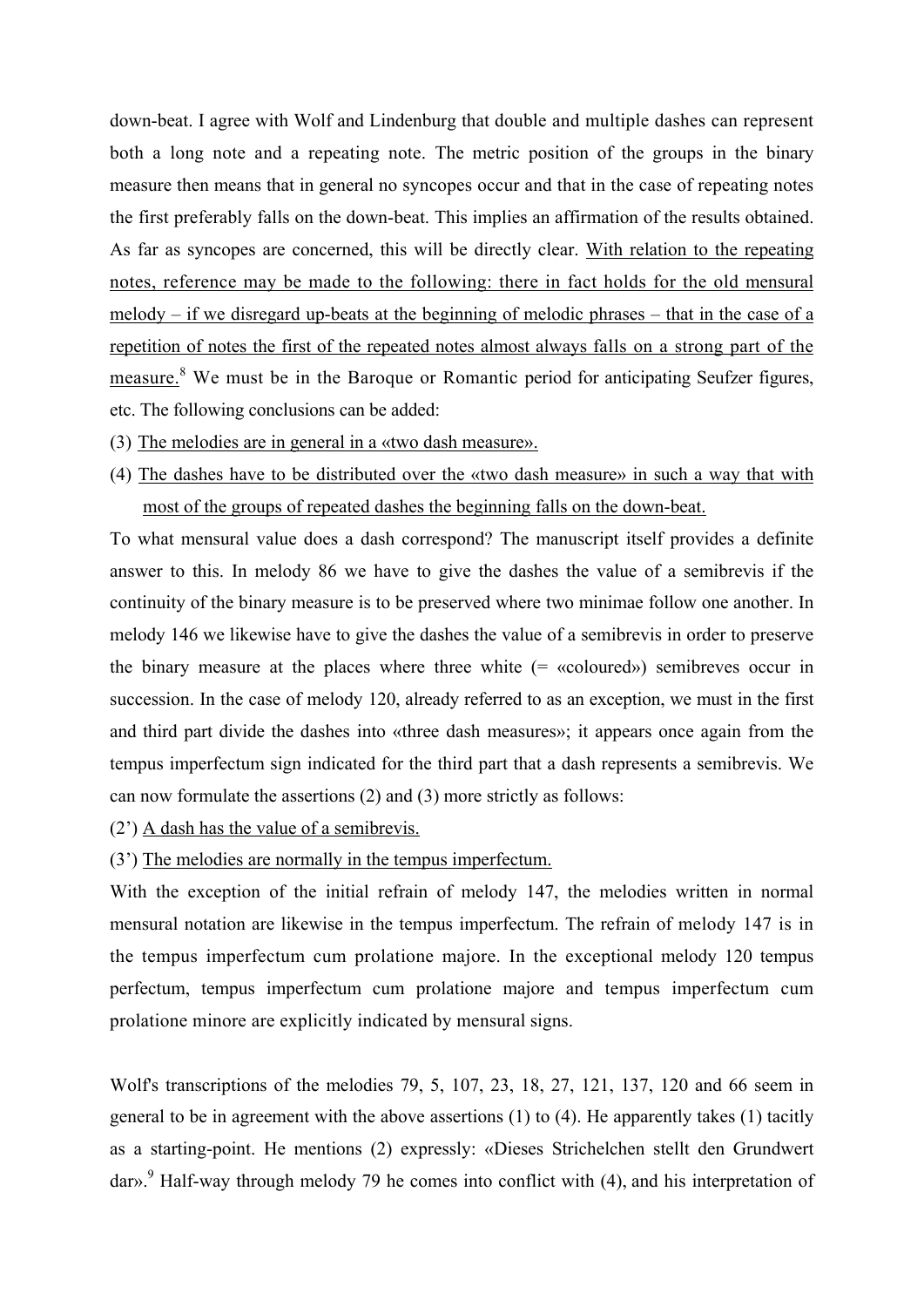melody 121 is completely in conflict with (3) and, therefore, also with (4). This is connected with the fact that he has made some emendations in these melodies which are superfluous with a correct metric interpretation: the original notation is in accordance with (1) completely reliable. Although Wolf consequently proceeds properly almost throughout, he does not have any clear idea of (4) and he has in relation to (3) clearly been led astray by the exceptional melody 120 and perhaps the initial refrain of melody 147. «Die rhythmische Frage liegt weniger offen, wiewohl in den Verszeilen selbst die Verhältnisse ziemlich klar erkennbar sind bei Beobachtung zu verkürzender Wortformen wie frouw statt frouwe und bei Beachtung des Gesetzes der Elision. Misslicher ist es bereits, zwischen zwei- und dreiteiligem Rhythmus die Entscheidung zu treffen. Dass gerader und ungerader Takt unterschieden werden, beweisen die wenigen genau fixierten Melodien. Immerhin gibt der Text, wenn zwischen Hebungen mehrere Senkungen stehen, Anhalte. Weitere Stützpunkte liefern uns die Melodien selbst, die in der Art des Gebrauches der Notenstriche und ihrer Gruppierung erkennen lassen, ob es sich um zweiteiligen auftaktigen oder nicht-auftaktigen, oder aber dreiteiligen Rhythmus handelt  $\gg$  <sup>10</sup>

In the case of Lindenburg and Wagenaar-Nolthenius, the dash does not have any fixed time value. Lindenburg speaks even in the case of the three completely normally mensurally written melodies of «pseudo mensural notation»<sup>11</sup>, etc. He considers that an inconsistent transcription should be aimed at and finds its result generally satisfactory and the melodies acceptable.<sup>12</sup> I do not consider this latter to be the case at all. No wonder, the structure of the melodies is completely spoilt since notes which are intended for the heavy part of the measure frequently come on a light part of the measure and vice versa. When subsidiary notes become points of support in the melos and main notes are made rhythmically unimportant, the result is always an incoherent, undirected and meaningless melody. Obviously, we then do not get a high opinion of the composer any more than does Wagenaar-Nolthenius. She advances in defence of the melodies that we can but rarely form an idea of their rhythm.<sup>13</sup> We can, however, do that and it changes the standing of the melodies considerably for the good as I hope to demonstrate by a number of examples at the end of this article.

The music notation of the Gruuthuse manuscript does not stand on its own. Important comparative material is offered by the manuscripts Berlin 922 with 12 melodies,<sup>14</sup> Darmstadt 2225 with 5 melodies<sup>15</sup> and Oxford Digby 167 with 3 melodies.<sup>16</sup> Here, too, no text is written with the melodies and the notes have the form of vertical dashes. It appears that these music notations show the same peculiarity as that of the Gruuthuse manuscript: the dashes can,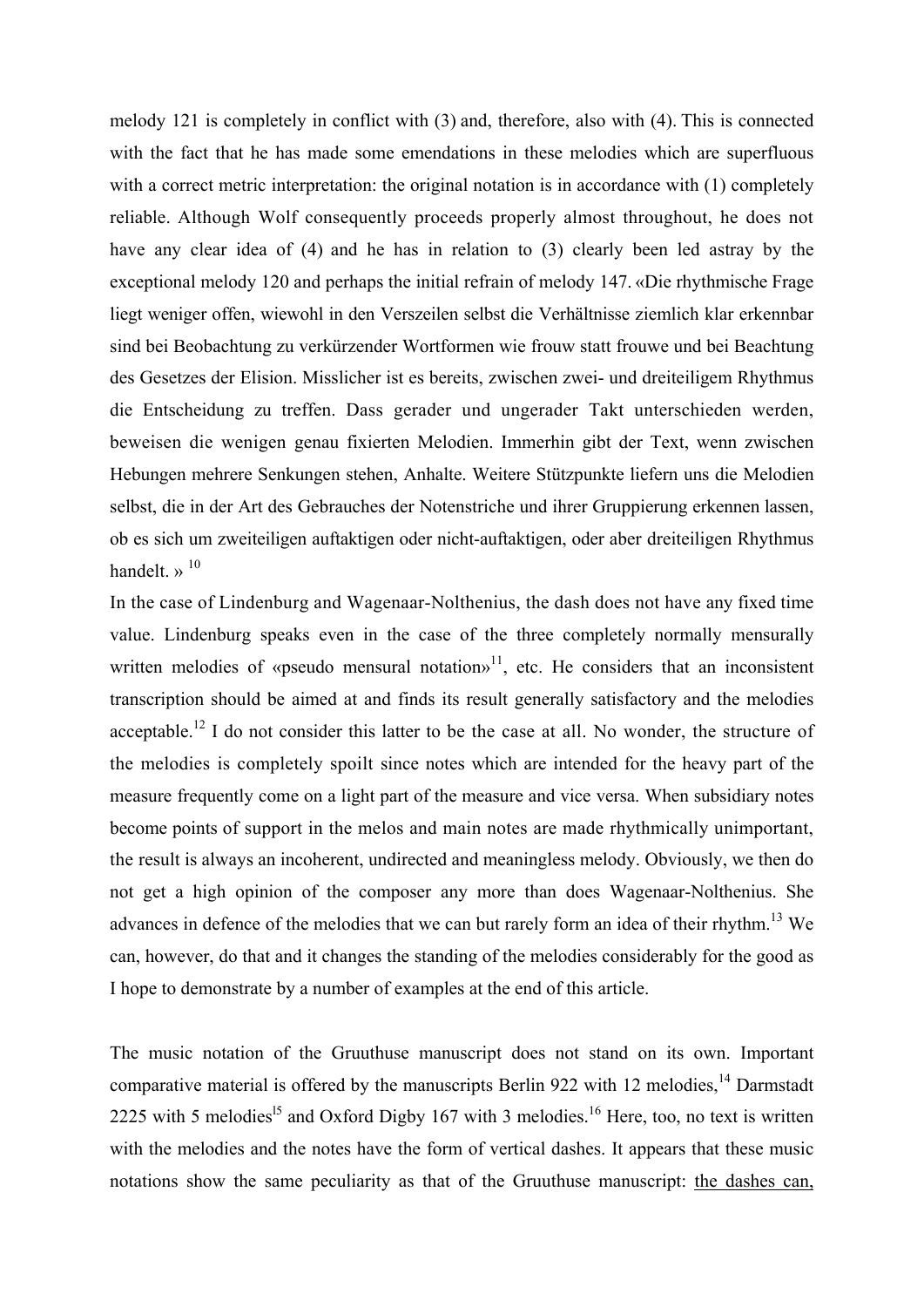virtually without interruption, be grouped in twos in such a way that in the majority of places where dashes are repeated the first of these dashes is the first of a pair obtained by the grouping. This criterion again leads to conclusions (1) to (4) above. In order to indicate the significance of this phenomenon – in other words to clarify the exact meanings of «virtually without interruption» and «in the majority» – there follow some figures relating to the notation of the melodies in Berlin 922:

Number of «measures», including the 7 defective measures below: 394 (3 melodies begin with an up-beat which has not been counted).

Number of places where the «two dash measure» is interrupted: 7 (4 cases in which a dash is missing, 1 case in which there is one dash too many, 2 cases in which we are concerned with a written out up-beat to be considered below).

Number of places where repeated dashes occur: 184.

Number of places where repeated dashes occur the first of which does not fall on the down-beat: 5.

In Oxford Digby 167 a mensurally notated discantus has been added to the melody *Quene note* notated in dashes. It seems irrefutable that a dash here represents a semibrevis. This leads once again to conclusions (2') and (3').

Let us consider from a number of transcriptions from these sources once again the extent to which (1) to (4) are confirmed, as was also done with a number of transcriptions from the Gruuthuse manuscript. In his transcription of Darmstadt  $2225<sup>17</sup>$  Wolf has changed up-beat and down-beat in the case of *Begirlich in dem hertzen min*<sup>18</sup>, except in the last line where things again turn out well as the result of an otherwise unnecessary emendation. In the case of *Gluck und alle selikeit* the text of the 2nd, 3rd and 4th lines is shifted in relation to the measure. It once again appears from this that Wolf did not have any clear insight into (4). Muller-Blattau assumes that the notation of the melodies of Berlin 922 indicates in some cases an exact mensural notation, while in others merely indicates the arses and thus the «melodisches Gerust». His integral transcription of this manuscript<sup>19</sup> is consequently in conflict with (1). For the rest, his transcriptions of the sections where he does not assume any «Gerüstnotierung» agree in general with (2) to (4).

The following can be stated in relation to Gennrich's transcriptions of five examples of mediaeval songs with a textless melody in *Mittelalterliche Lieder mit textloser Melodie*<sup>20</sup> in the present context. In the case of *Begirlich in dem hertzen min* from Darmstadt 2225 he has arbitrarily rhythmitised the «Initialmelisma» and the «Kadenzmelisma» and the last line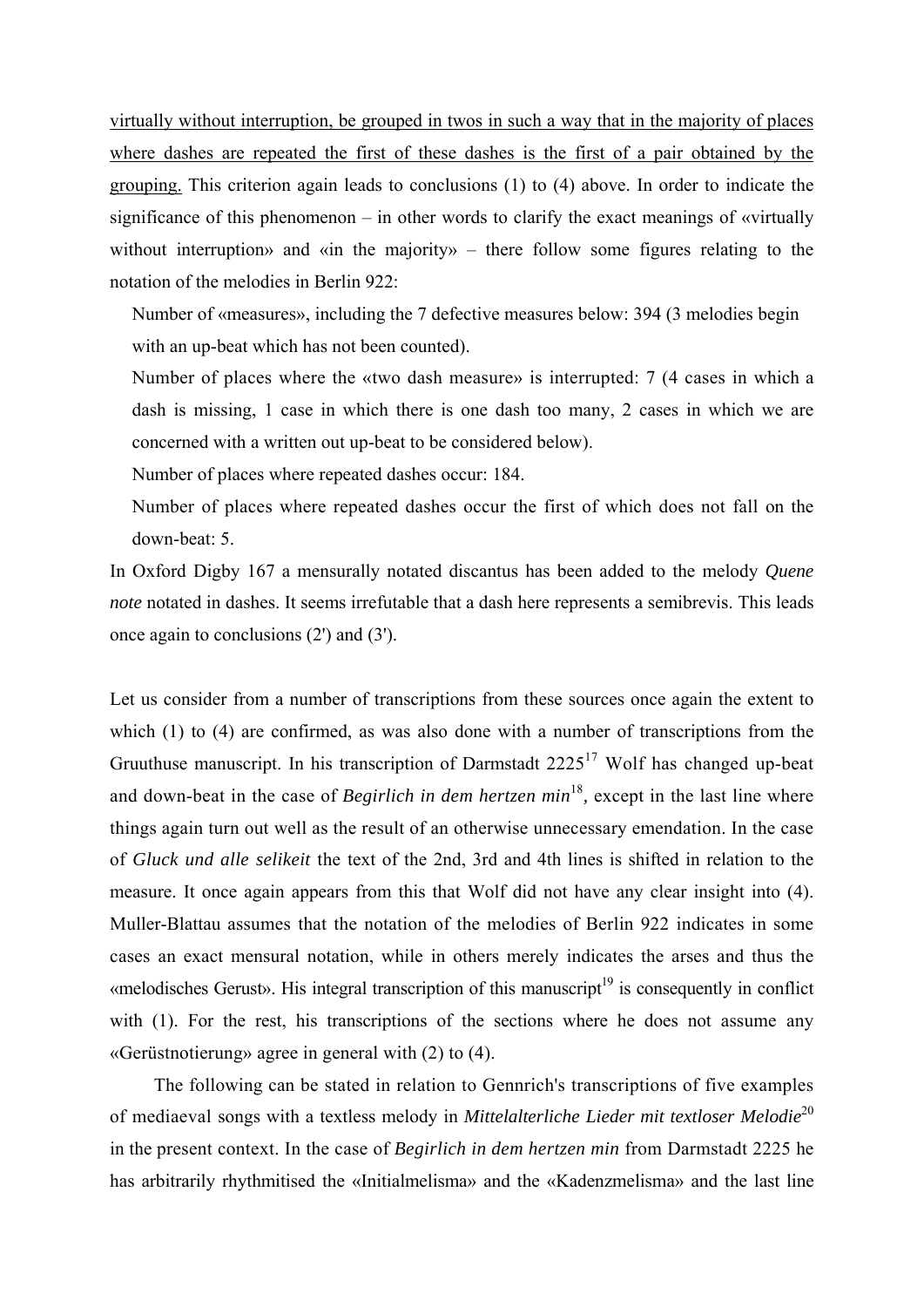lies incorrectly in the measure as a result of an omitted emendation. The fact that Gennrich interprets the melody in ternary rhythm is not directly reprehensible. It is always possible to perform a melody in binary measure in a ternary manner by, as it were, replacing the normal tactus in which down-beat and up-beat have the same duration by the tactus proportionatus in which the durations of down-beat and up-beat are in the ratio of two to one. The structure of the melody remains unaffected as a result. Yet, Gennrich likewise did not discern the characterising peculiarity of the notation, that peculiary which necessarily leads to the conclusions (1) to (4): «Unentschieden … ist oft, ob die Notation mensural gedacht ist oder nur den linearen Ablauf der Melodie angeben will». And in the case of the song just discussed: «Die Notation lässt keine Mensurierung erkennen».

Jammers integral transcriptions of Berlin 922 and Darmstadt 2225<sup>21</sup> are exemplary. I shall, however, be returning to his well-considered emendation of the final notes of a number of instrumental lines. In the case of Jammers' transcriptions the melody lines lie well in the measure since he believes in the following principle which is in itself correct and which he formulates as follows in connection with the notation of the Ansbach 161 manuscript: «Wir haben also bei der Übertragung den letzten Ton, auch wenn er verdoppelt oder verdreifacht wird, als den Ton der letzten Hebung zu betrachten, und von ihm aus rückwärts zu rechnen. Das gilt, solange nicht besondere Gründe entgegenstehen, und ist m. E. auch bei ähnlichen Handschriften als nächstliegende Art der Übertragung zu versuchen, solange es angeht.»<sup>22</sup> Since in the Gruuthuse manuscript the melody lines are not separated from one another by dashes over the whole stave, this is little assistance in our own case. Moreover, the criterion from which conclusion (4) emerged provides us with the possibility of recognizing «ähnliche» notations without being entirely dependent on «versuchen».

## **The text underlay**

How are the text and melody to be fitted together? This is certainly the major problem of the Gruuthuse songs, a problem which will probably never be able to be brought to a completely satisfactory solution. There are many kinds of questions. Has the melody been written out completely or must sections of it be repeated? How do we distribute the notes over the lines, where do the melodic caesuras lie? Are there sections which have to be performed instrumentally only? Do melismas occur? May notes also be sub-divided by the text?

In the manuscripts Berlin 922 and Darmstadt 2225 the notes are divided into groups by vertical dashes, these groups clearly corresponding as a rule either to a line of the text or an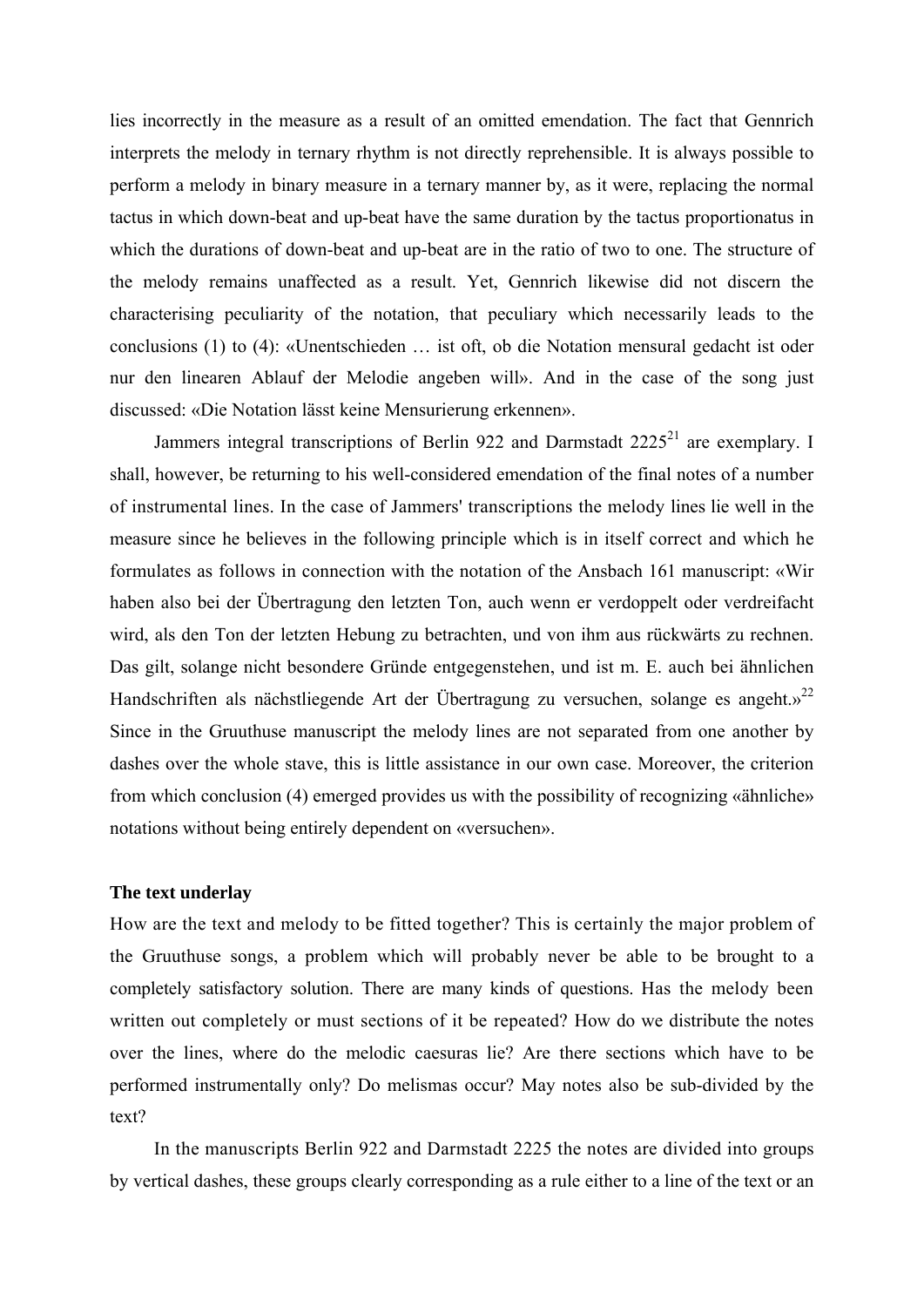instrumental section. This can be seen most handsomely in the case of the song *Ich stand in ellend naht und tag* from Darmstadt 2225 (see the facsimile in Wolf, *Handbuch* I, p.179). The melody breaks up through the dashes into 13 periods; there is with 9 of these the versus sign V. The numbers of notes of these periods: 888848488 corresponds exactly to the numbers of arses of the 9 lines of the text:  $444424244$ . The lines with the V sign are clearly intended for vocal, the remainder for instrumental performance. Wolf strangely enough does not take any account of this, whereas Jammers does.

In the case of the song *Begirlich in dem hertzen min* from the same manuscript (see the facsimile in Wolf, *Handbuch* I, p.179), the V sign is not present. The number of notes is inadequate for the text, parts of it consequently having to be repeated. Which parts? Wolf arranges it in such a way that successive verses with the same rhyme are given the same melody. Gennrich criticizes this rightly: «Denn im Strophenverband haben nur ganz ausnahmsweise alle gleichreimenden Verse die ihnen entsprechenden gleichen Tonreihen, weil die Reimverkettung einen völlig anderen Zweck verfolgt als der strukturelle Aufbau der Strophe, in dem der einzelne Vers eine ganz untergeordnete Rolle spielt.»<sup>23</sup> First of all, Gennrich pays attention to possible symmetries in the course of the melody: repetitions, sequence formation. He then discusses the melodic «Anknüpfung», i.e. the guarantee of an undisturbed melodic continuity. This is guaranteed in that a new line begins with the same note as that with which the previous one ends, or a second higher or lower than the final note of the preceding line. This principle can be broken in order to underline the main articulation of a verse melodically. Thus in the canzona form the Abgesang frequently begins with the repercussion or even higher, while the Gegenstollen e.g. ends on the finalis. Gennrich does not, any more than does Wolf, take into account completely the separating dashes in the melody notation of *Begirlich in dem hertzen min.* He cannot do this either, since he refuses to leave open the possibility of purely instrumental sections. He is, therefore, also forced to introduce an «Initialmelisma» and a «Kadenzmelisma». His melody construction is undoubtedly correct, and the main caesuras in the melody correspond to the main caesuras in the text. The distribution of the separate lines of the verse over the melody nevertheless remains problematical. The stress which he lays on the fact that a stanza does not consist of a loose joining of separate, independent verses/distinctions, but is one whole, i.e. is more than the sum of the parts – see the end of the previous quotation – sounds therefore very much like an oratio pro domo: «Das Leben im Innern der einzelnen Gruppen, die Verflechtung der Verse bzw. Distinktionen durch Rhythmus und Reim ist ohne Zweifel interessant, aber all das ist für den strukturellen Aufbau der Strophe nicht von ausschlaggebender Bedeutung.»<sup>24</sup>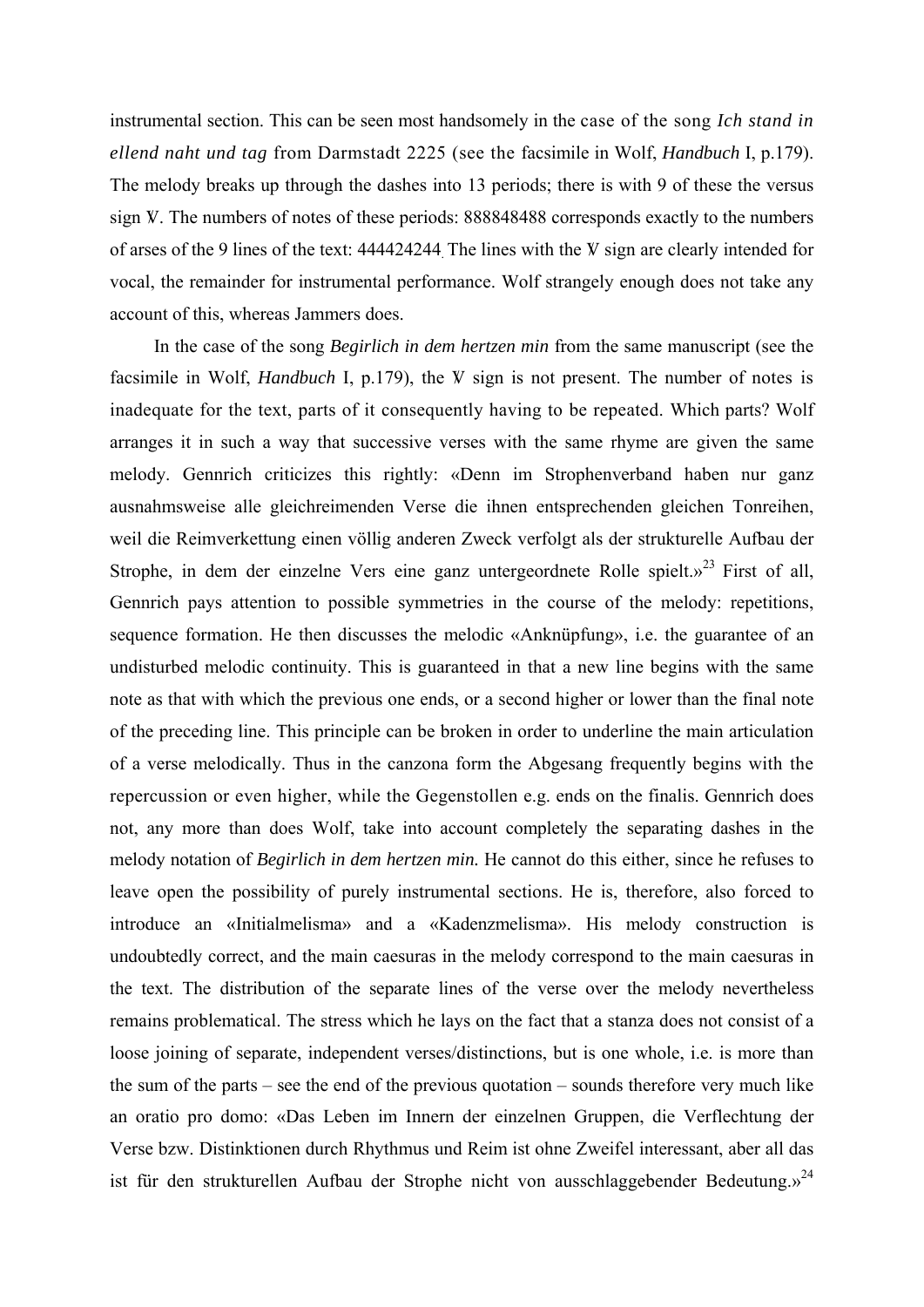Jammers adheres to the original notation and introduces instrumental sections. There is scarcely any possible doubt that his interpretation of the stanza construction is the correct one. Compare :

|                | text melody with Wolf             | melody with Gennrich            | melody with Jammers   |
|----------------|-----------------------------------|---------------------------------|-----------------------|
|                |                                   |                                 | $\alpha$ instrumental |
| 4a             | $\alpha + 1\beta$                 | $\alpha + 1\beta + 1\gamma$     | $1\beta + 1\gamma$    |
| 4b             | $1\gamma + 2\beta$                | $2B+2\gamma$                    | $2\beta + 2\gamma$    |
|                |                                   |                                 | α instrumental        |
| 4a             | $\alpha + 1\beta$                 | $\alpha + 1\beta + 1\gamma$     | $1\beta + 1\gamma$    |
| 4 <sub>b</sub> | $1\gamma + 2\beta$                | $2 \beta + 2\gamma$             | $2\beta + 2\gamma$    |
| 4c             | $2\gamma + \delta$ first half     |                                 |                       |
|                |                                   |                                 | ε instrumental        |
| 4c             | $2\gamma + \delta$ first half     | $\epsilon$ + $\zeta$ first half |                       |
| 4d             | $\delta$ second half + $\epsilon$ | $\zeta$ second half + $\eta$    |                       |
| 4E             |                                   |                                 |                       |
|                |                                   |                                 | ε instrumental        |
| 4E             |                                   | $\epsilon$ + $\zeta$ first half |                       |
| 4D             |                                   | $\zeta$ second half + $\eta$    |                       |

Gennrich seems in his article quoted above to have set himself against the method of Müller-Blattau in his transcription of Berlin 922. «Wenn bei den bisher besprochenen Stücken noch Denkvorgänge festzustellen waren, so tritt nun das Raten und Ausprobieren an die Stelle reiflicher Überlegung.» «Es hat keinen Sinn, beispielsweise zu versuchen, eine nicht als Teil einer Strophenmelodie erkannte Tonreihe so lange zu quälen, bis sie endlich unter Zuhilfenahme von <Gerüstnotierung> sich auf eine ganze Strophe ausdehnen lässt; oder umgekehrt so lange instrumentale Vor-, Zwischen- und Nachspiele abzusondern, bis schließlich eine Übertragung zustande kommt, deren Fragwürdigkeit bereits Laien zu erkennen vermögen.»25 In fact hardly anywhere does Müller-Blattau arrive at a convincing stanza construction. Gennrich shows from two examples how a better result can be achieved. Since he, however, again abandons possible instrumental sections, he comes again into conflict with the separating dashes in the original melody notations. The way in which Müller-Blattau introduces instrumental sections is completely arbitrary. Jammers shows convincingly in his article *Deutsche Lieder um 1400* that it can be done in another way. His integral transcription of Berlin 922 and Darmstadt 2225 scarcely leaves questions unanswered.

In the Gruuthuse manuscript songs 146 and 147 are the only ones in which the distribution of the lines over the melody is given. The initial words of the lines of the text are in fact written with the music. They are ballads, and the melodies are notated in the customary way for these. In the case of 146: Stollenmelodie plus apertum, double dash, clausum, single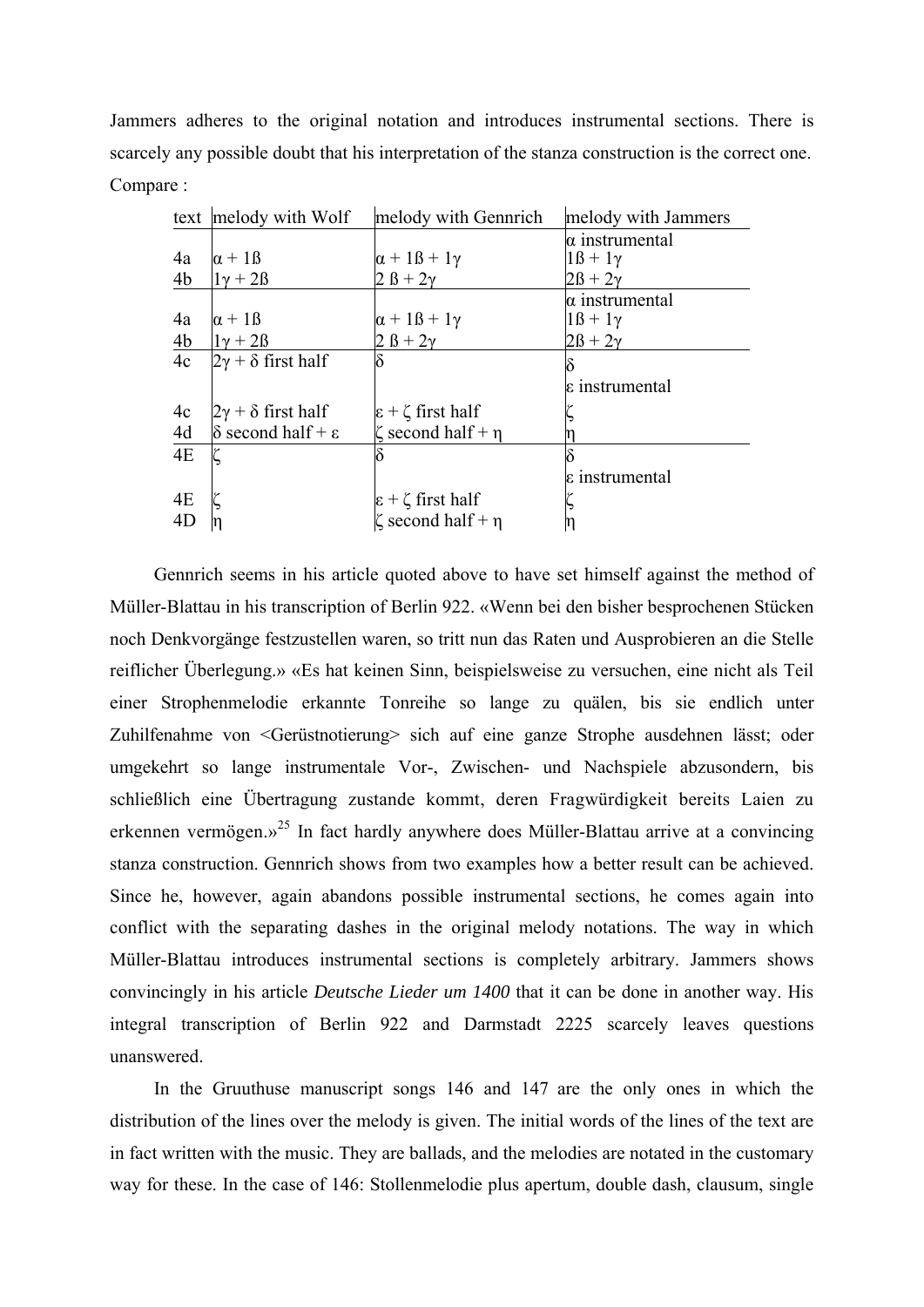dash, melody for Abgesang with refrain. In the case of 147: melody for initial refrain, Stollenmelodie, melody for Abgesang. In the case of song 146 the last lines of the Abgesang and refrain rhyming with one another appear to have the same melody. (Lindenburg did not notice this.) For the rest, there are not present in the Gruuthuse manuscript any dashes for indicating the division into separate verses and possible instrumental sections, as in Berlin 922 and Darmstadt 2225. Merely the main division into refrain and verse or Stollen and Abgesang is rendered clear by dashes or double dashes respectively. The question is whether the problem of the coordination of text and melody can in fact be solved. Gennrich answers thus: «Man kann diese Frage positiv beantworten, sobald die Voraussetzungen dazu gegeben sind, nämlich sobald man vermag, den Aufbau der in einzelnen Fall vorliegenden Form, die natürlich aus Text und Musik gemeinsam ermittelt werden muss, zu erkennen».<sup>26</sup> Lindenburg's interpretations are, as far as the form is concerned, particularly awkward. The arbitrariness with which he sets to work equals that of Müller-Blattau in relation to Berlin 922. This arises from Lindenburg's refusal «to have a last recourse to instrumental passages.» His argument runs as follows: «The fundamental reason for avoiding ... instrumental participation ... is the cogent question: what are the criteria for instrumental soli?»<sup>27</sup> However justified the asking of this question may be, the lack of criteria does not gives us the right to exclude the possibility of instrumental sections. Although no use is made of purely instrumental sections in the case of the songs just referred to, this is certainly the case with other ballades and particularly with rondeaus. This had been correctly seen by Wolf in principle, although his solutions are in general not very sound.

(5) The possibility of instrumental sections should be left open.

In the transcriptions given below the sections where the singer is silent have the character of instrumental introductions, instrumental conclusions and possibly interludes. We find instrumental sections with the same function in the polyphonic chanson of about 1400.

Is there an explanation of the phenomenon that the melodies are written without a text? Jammers points, in my view correctly, to the role of the instrument. «Eine zweite Frage wäre, warum die Noten über dem Text für sich stehen. Weil so die Aufzeichnung sparsamer oder leichter ist? Das scheint mir zu oberflächlich geantwortet zu sein. Die getrennte Strichweise setzt voraus, dass die Musik als etwas vom Text Gesondertes zu verstehen ist. Das ist sie aber nicht für den Sänger. Ein Sänger oder ein für den Sänger Schreibender wird stets die Noten mit dem Text verbinden. Anders der Instrumentalist. Man muss also wohl annehmen, dass die Noten vom oder für den Instrumentalisten geschrieben sind. Dann erklärt sich auch die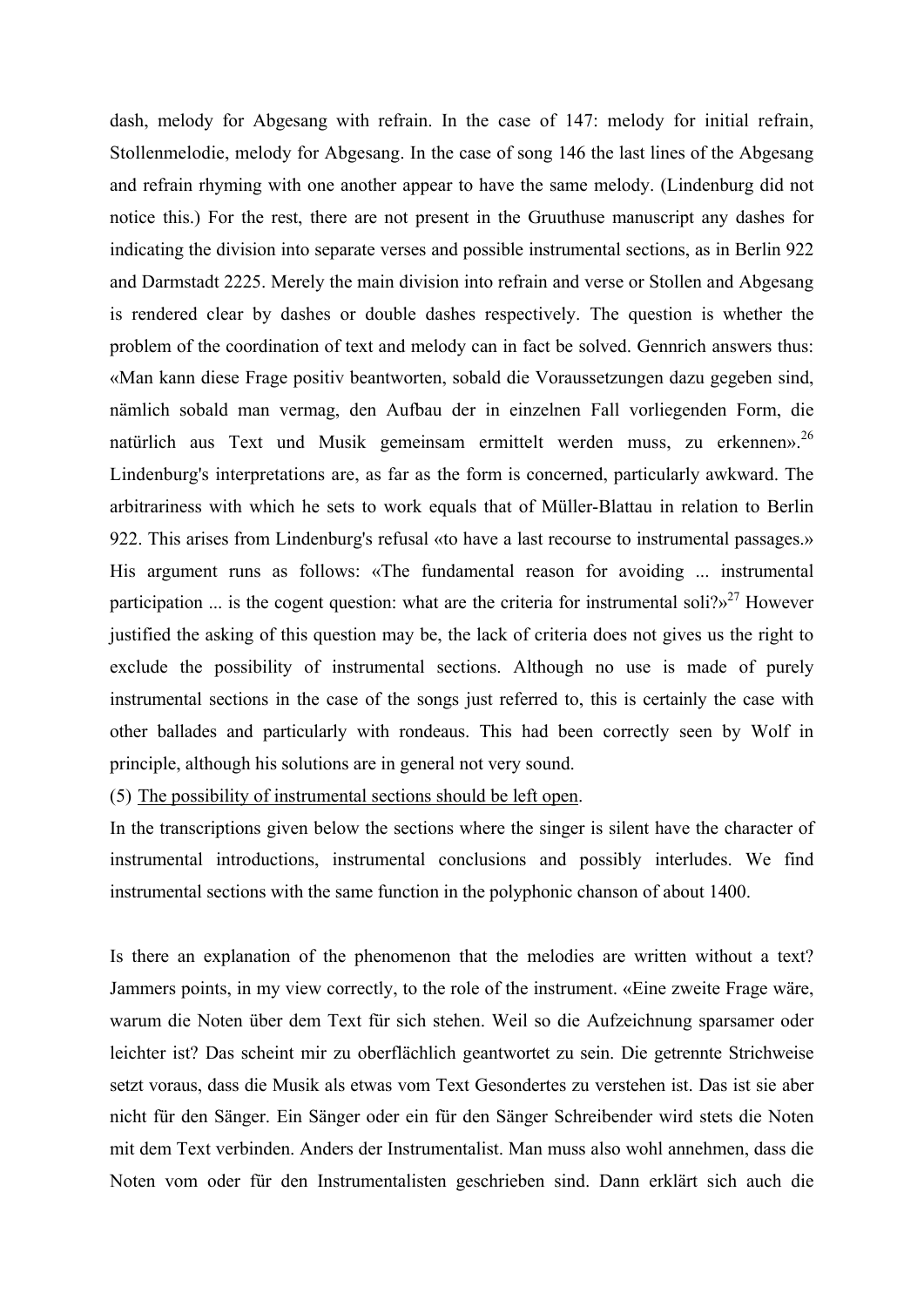Vernachlässigung des Auftaktes, der in der Komposition zwar eine geringe Rolle spielt, da er oft fehlen, wegfallen darf und der kurz vorgetragen wird – den der Sänger aber doch im gegebenen Fall vortragen muss, während der Instrumentalist ihn nicht braucht: er halt Seine lange Note aus. $v^{28}$  It seems to me reasonable that we must here in the first place think of the fiddle. We know, inter alia from Johannes de Grocheo that it was preferred to use the fiddle for the secular song.<sup>29</sup> The fiddle is mentioned in the text of the Gruuthuse songs.<sup>30</sup> Furthermore, the notation using dashes is particularly in keeping with a stringed instrument: the alternating binary rhythm of the melodies corresponds to the alternating up- and downbow of equal duration.

(6) The notation of the melodies points to the accompaniment by a stringed instrument in the performance of the songs; the «two dash measure» corresponds to the alternating up- and down-bowing, the fixed rhythmic value of the dashes corresponds to the most primitive ways of bowing in which up- and down-bow have the same duration.

We consequently have to imagine that the fiddle played the whole melody. The fiddler and singer could be the same person. Short up-beats and sub-divisions of the basic value were performed solely by the singer.

The following can be stated in relation to the up-beats. Gennrich points out that an up-beat frequently treated optionally in Middle High German can be introduced naturally in the course of the melody. Müller-Blattau, too, had already done this. According to Jammers, it is in general a question of having to borrow a missing up-beat from the final note of the previous line. A final note of a line is in most cases written as long with two dashes. He also shows in the case of the song *Gluck und alle selikeit* from Darmstadt 2225 that in cases where there is seemingly one dash too many in two lines, it is a matter of an up-beat, not having been borrowed from the final note of the previous line. Müller-Blattau and Jammers give, with the retention of the double value of the previous final notes, to the up-beats the basic value also used for the remaining syllables. As a result, the binary measure is interrupted at the line transitions. Bearing in mind the optional character of these up-beats, the cases just mentioned in which the up-beat is notated separately after a final note nervertheless indicated as long, and the examples of mensurally notated song melodies – still in the 16th century in the case of Luther melodies – I propose that these up-beats be taken as minimae from the final note breves, as a result of which the continuity of the rhythm is guaranteed.

(7) Up-beats with the value of half a dash (a minima) can be added by the singer, their value being taken from the preceding note.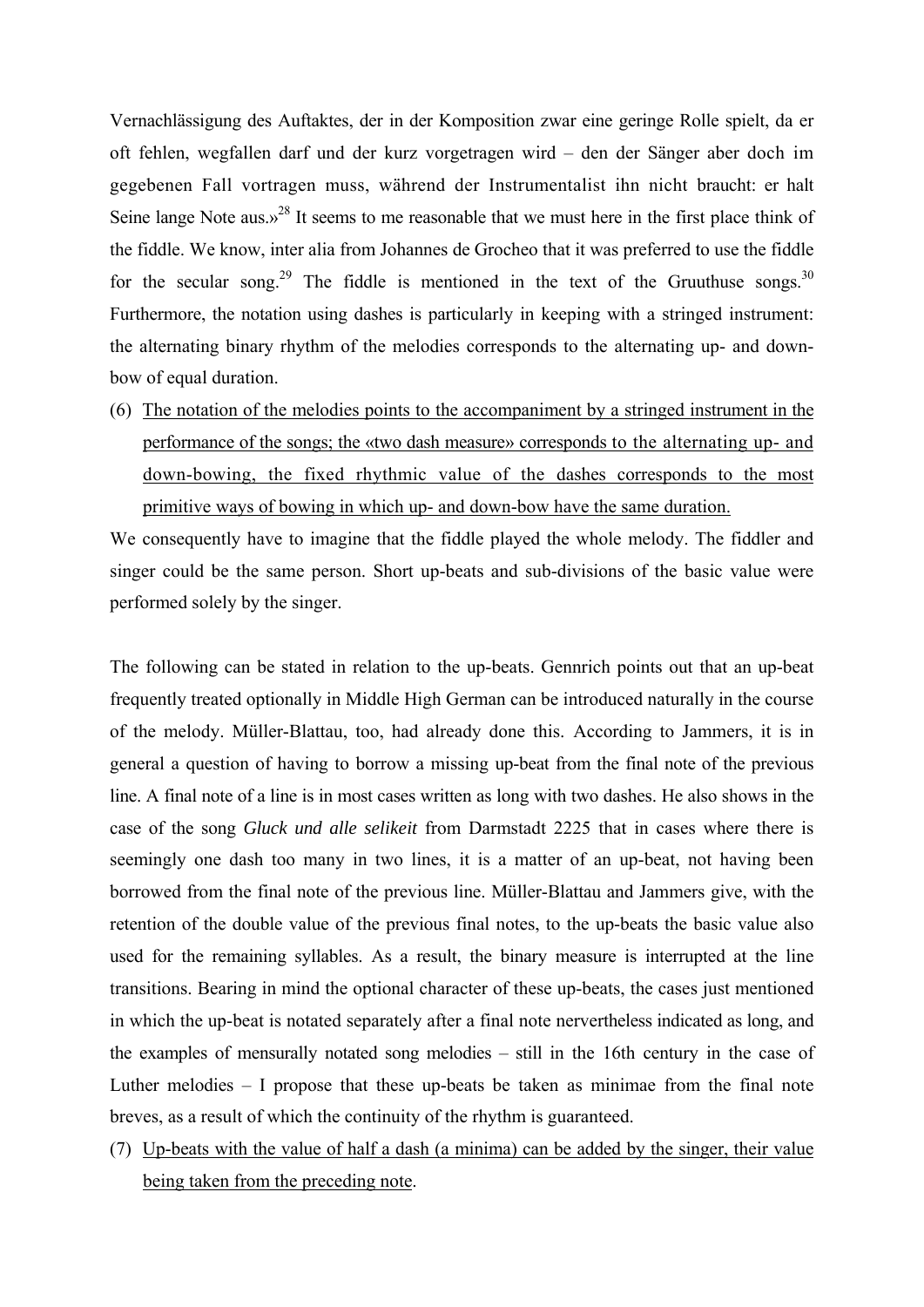There can be taken as external proof the comparison of melody 90 from the Gruuthuse manuscript with the contrafactum in the Utrecht manuscript (see p. 250).

Jammers wonders whether the instrumental lines, consisting of four dashes, in the abovementioned *Begirlich in dem hertzen min* have to emendated rhythmically. «Fraglich bleibt noch, wie das instrumentale Stück zu übertragen ist? Beginnt es mit Auftakt, so fehlt die Schlussdehnung. Beginnt es mit Hebung, so schliesst es mit unbetontem Tone; das ist aber unwahrscheinlicher».<sup>31</sup> «Plus royalist que le roi» – see the quotation at the beginning of this article – I should like here to stick to the notation of the manuscript. A long final note with a short up-beat taken from it is necessary if the transition from one line to the next is executed vocally; necessary in fact in order to be able to take a breath without disturbing the measure. The need nevertheless disappears after an instrumental introduction. A non-concluding instrumental introduction also promotes the unity of the melody. In addition to Jammers' explanation of the superfluous 3rd and 4th dashes in the melody notation of the song *Begirlich in dem hertzen min*<sup>32</sup> I should like to give another. If these dashes are missing, the instrumentalist could make a mistake in the measure since there would then occur at those places two dashes at the same level in succession, the first of which does not however fall on the down-beat. See conclusion (4). The dashes indicate where a measure begins.

Before discussing a number of transcriptions from the Gruuthuse manuscript, I shall first present a transcription of the song *Begirlich in dem hertzen min,* which has been considered in greater detail, from Darmstadt 2225 (see the facsimile in Wolf, *Handbuch* I, p. 179). It is only in the rhythm of the combination final note/up-beat and in the metric position of the instrumental sections that I deviate from Jammers' interpretation. The following remarks apply to my own method of transcription. The dash (semibrevis) is reproduced by the crotchet and the original clefs have been replaced by the transposed G clef. Tactus dashes and ties have been added by me, as well as the notes and accidentals in brackets. The repetitions to be gathered from the numbering of the verses are also indicated with repetition signs above the stave.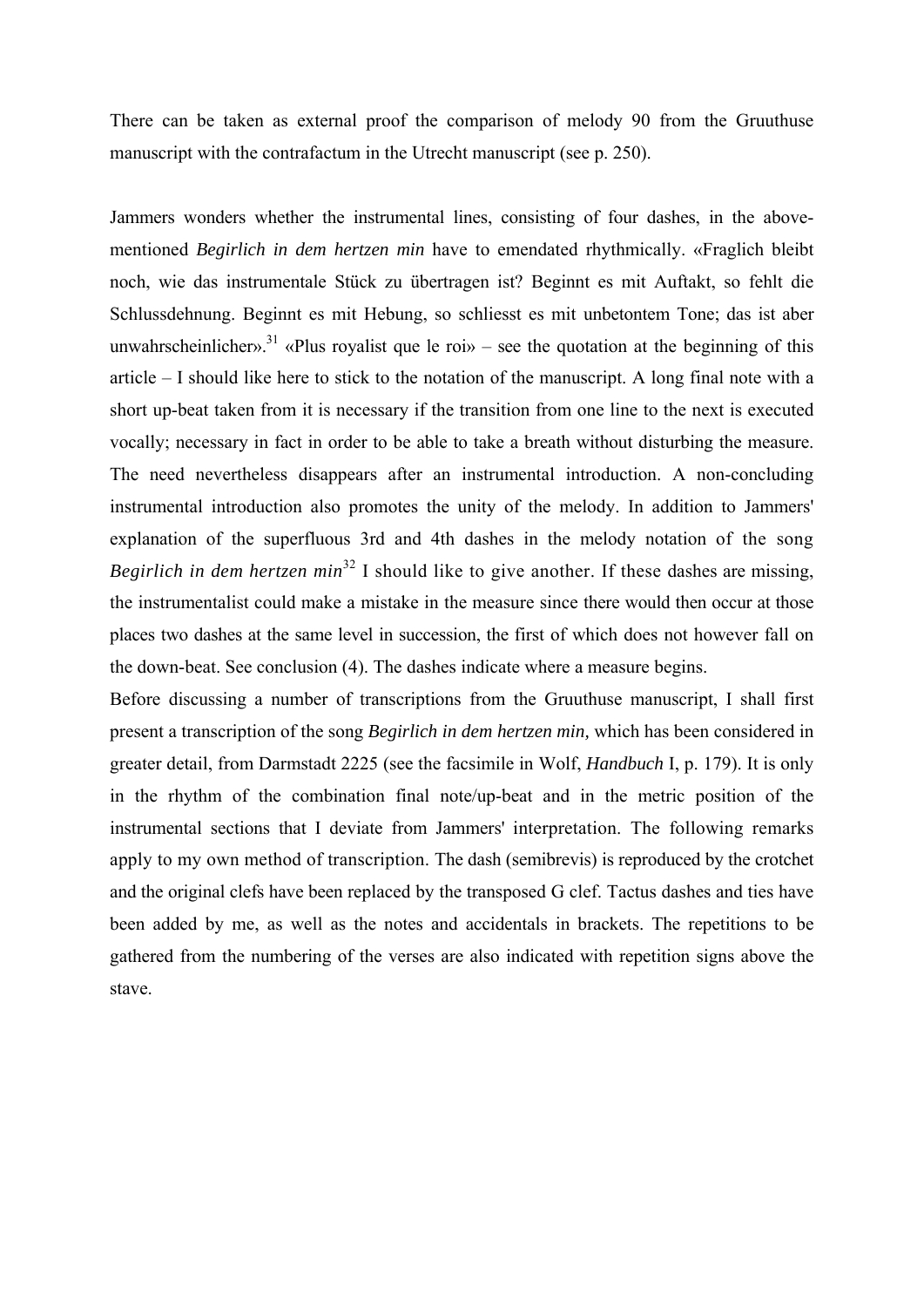

### **Transcription of a number of Gruuthuse songs**

The Gruuthuse manuscript contains rondeaus, ballades and chansons not having a fixed form. Alongside courtly songs we find ten pairs of a noncourtly kind. I shall be showing examples of each of the categories below. A few general preliminary remarks might be in order.

– The modus of a melody can be derived from the frequencies of the notes on the various places of the stave, the position of the finalis and that of the confinales in so far as the melodic phrases can be clearly distinguished. Merely in a few cases is in fact a clef notated.

– The text rhythm is in principle alternating. Just as the up-beat can be missing at the beginning of a verse, there can sometimes be an optional unstressed syllable at the end of a verse. Because of the consequences this has for the melody, we must in the cases of the verses with a feminine rhyme make a distinction between the following two cases. If (.)/./././. alternates with  $(.)/././.$  the first verse is, as it were, a lengthening of the second verse. If  $(.)/././.$ alternates with  $(.)/././/$  the first verse is, as it were, a shortening of the second verse:  $(.)/././/$  $\rightarrow$  (.)/././/, the second-last syllable is skipped. The first form with a feminine rhyme has been indicated by me with  $4^+$ , the second with  $4^{\circ}$  (in place of  $3^+$ ).

– Attention has been paid in the analysis of the melodies to melodic coherence and cadences. For clarifying the relationship of the various phrases to one another it frequently seemed fruitful to operate with the mediaeval theory of hexachords.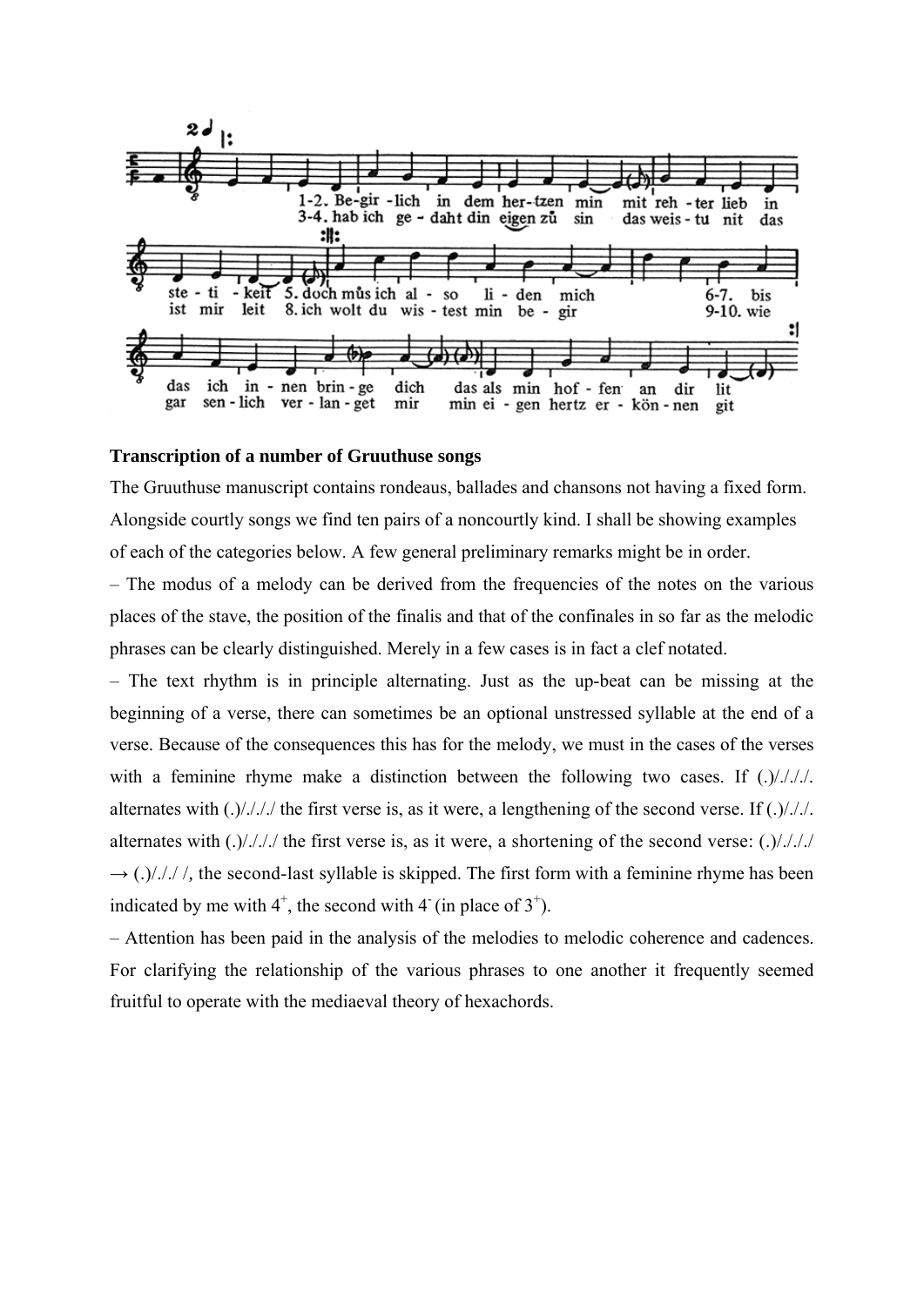



This is the only rondeau in the Gruuthuse manuscript in which in the text the refrain is also written out completely in the repetition and is not indicated merely by the initial words.

The octave of the finalis does not play any part, but the seventh does. It is very likely that the melody is in the D modus. This then means that the tenor clef is intended.

Text scheme for the refrain:4a 4a | 4b

In the melody notation the two sections are separated by a dash.

Melodis phrases:

4 measures (ending with long final note c, hex. durum)

4 measures (cadencing to long finalis D, hex. naturale)

4 measures (cadencing to dominant a, hex. durum)

4 measures (cadencing to plagal dominant F, hex. molle or hex. naturale with fa super la) |

5 measures (cadencing to upper second of finalis E, hex. durum and hex. naturale)

4 measures (ending with dominant a, or plagal mediant F, hex. molle or hex. naturale with fa super la)

4 measures (cadencing to finalis D, hex.naturale)

It is obvious to allocate the irregular phrase of 5 measures at the beginning of the second part to the instrument. This is then followed by the final verse with a concluding formula for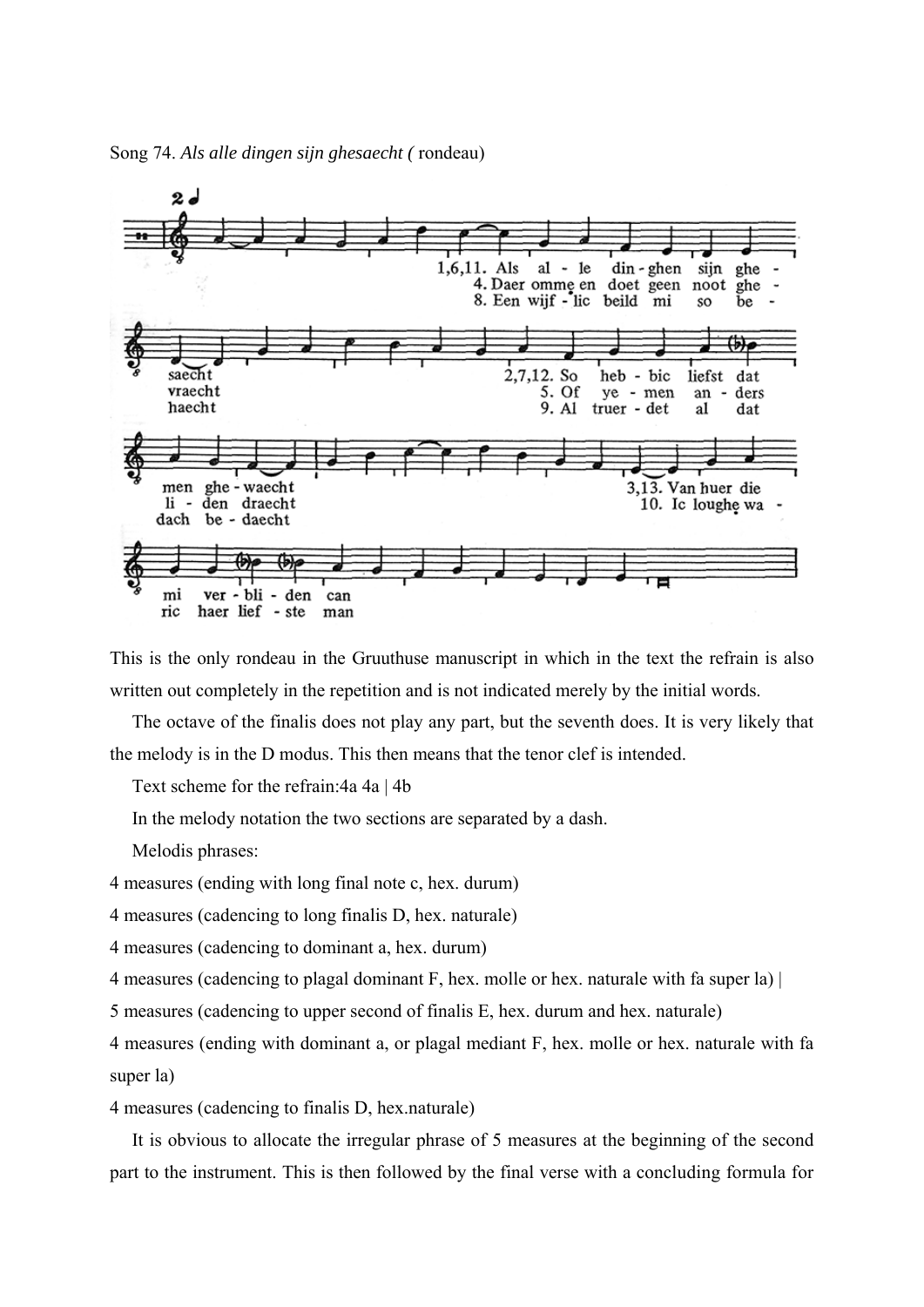the instrument. The first two verses must be distributed over 4 phrases. An alternation of instrument and sung text is obvious, it being reasonable that the instrument leads the way.

Ghe-

Alst

Compare the interpretation of Wagenaar-Nolthenius in TVer XXI/2 (1969), p.65.



ghe

der

len

#### Song 126. *De hoochste staet der vroilicheit* (rondeau)

The octave of the finalis does not play any part, but the seventh does. The melody can be in the D modus. That means that the tenor clef is intended.

 $\blacksquare$ 

 $\mathbf{a}$ 

ven

rei - nic - heit

er - beit

Text scheme for the refrain:  $4a 4^{\circ}b$  |  $4a$ 

min - ne

Loon om

huer ghe-lieft mach si

Dats

In the melody notation the two sections are separated by a dash.

mi

vul

 $al -$ 

Melodic phrases:

 $3.13.$ 

 $10.$ 

7 measures (cadencing to dominant a, hex. durum)

5 measures (cadencing to plagal dominant F, hex. naturale) |

4 measures (cadencing to dominant a, hex. durum)

 $4 + 2$  measures (cadencing to plagal dominant F and finalis D respectively, hex. naturale)

All cadences are of the same type: cba, aGF; cba, aGF and FED. It is obvious, as in the case of the previous song, to begin in the second part with an instrumental phrase. There then follows the final verse with a concluding formula for the instrument. The first part has for the first two verses two melodic phrases. We can split the first phrase, which is too long, into three measures for the instrument alone and four measures for the verse. The second phrase, which is too long, offers the possibility of singing out the feminine rhyme completely.

Compare the interpretation of Wagenaar-Nolthenius in TVer XXI/2 (1969), p.65.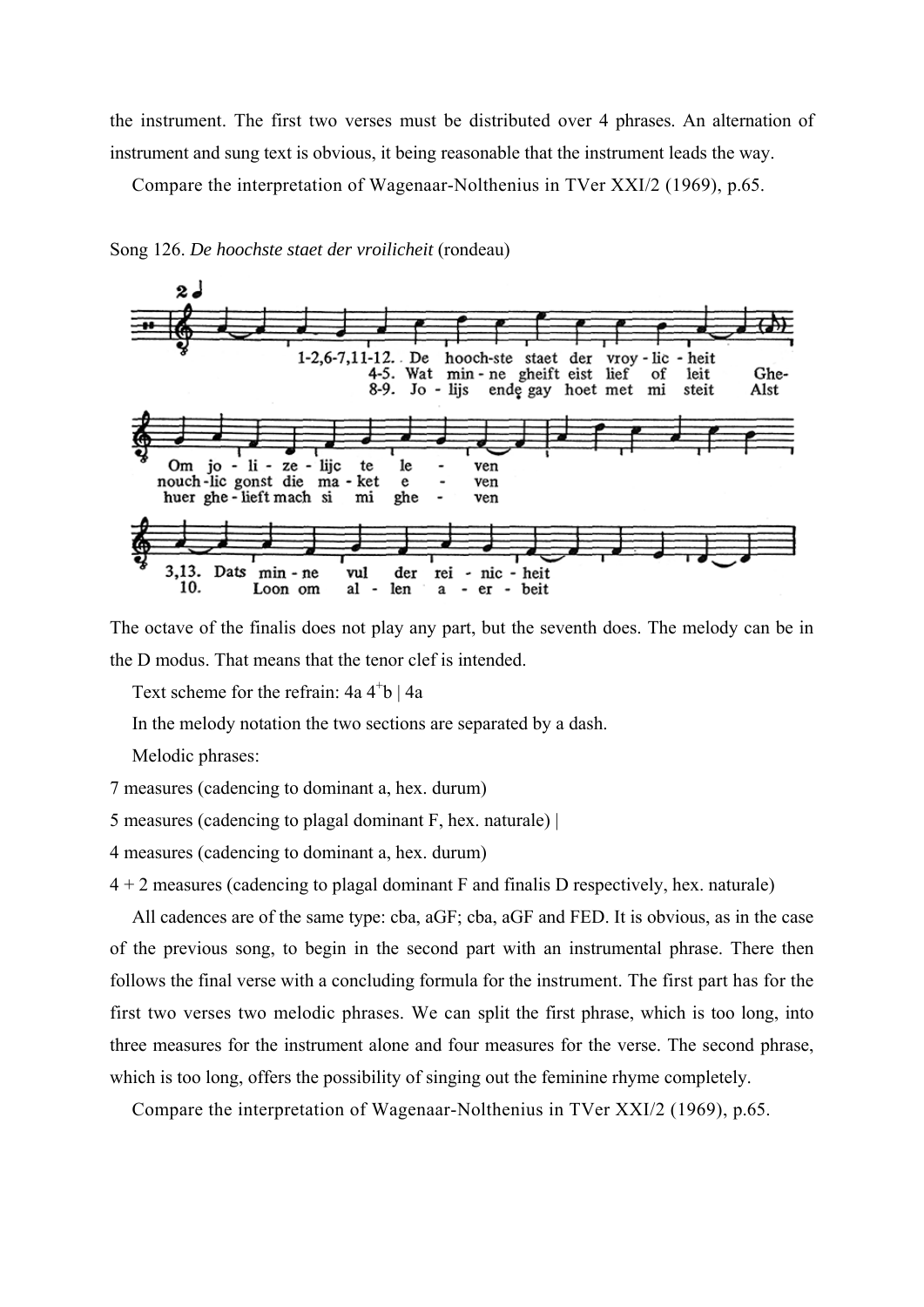

Both D modus and F modus are possible. In the first case the tenor clef is intended, in the second the alto clef. I have chosen in favour of the D modus in connexion with the character of the text.

Text scheme for the refrain:  $4^+a 4b 4^+a 14b 4b$ 

In the melody notation the two sections are separated by a dash.

Melodic phrases:

7 measures (cadencing to plagal dominant F, 3 measures hex. durum and 4 measures hex.

naturale)

4 measures (cadencing to finalis D, hex. naturale)

6 measures (ending with upper second of finalis E, 2 measures hex. durum and 4 measures hex. naturale)

6 measures (cadencing to dominant a, 2 measures hex. naturale and 4 measures hex. durum)

9 measures (cadencing to finalis D, 2 measures hex. durum and 7 measures hex. naturale)

The number of phrases corresponds to the number of verses. The second phrase has the correct length. In the case of the first, third, fourth and fifth phrase it is obvious to regard the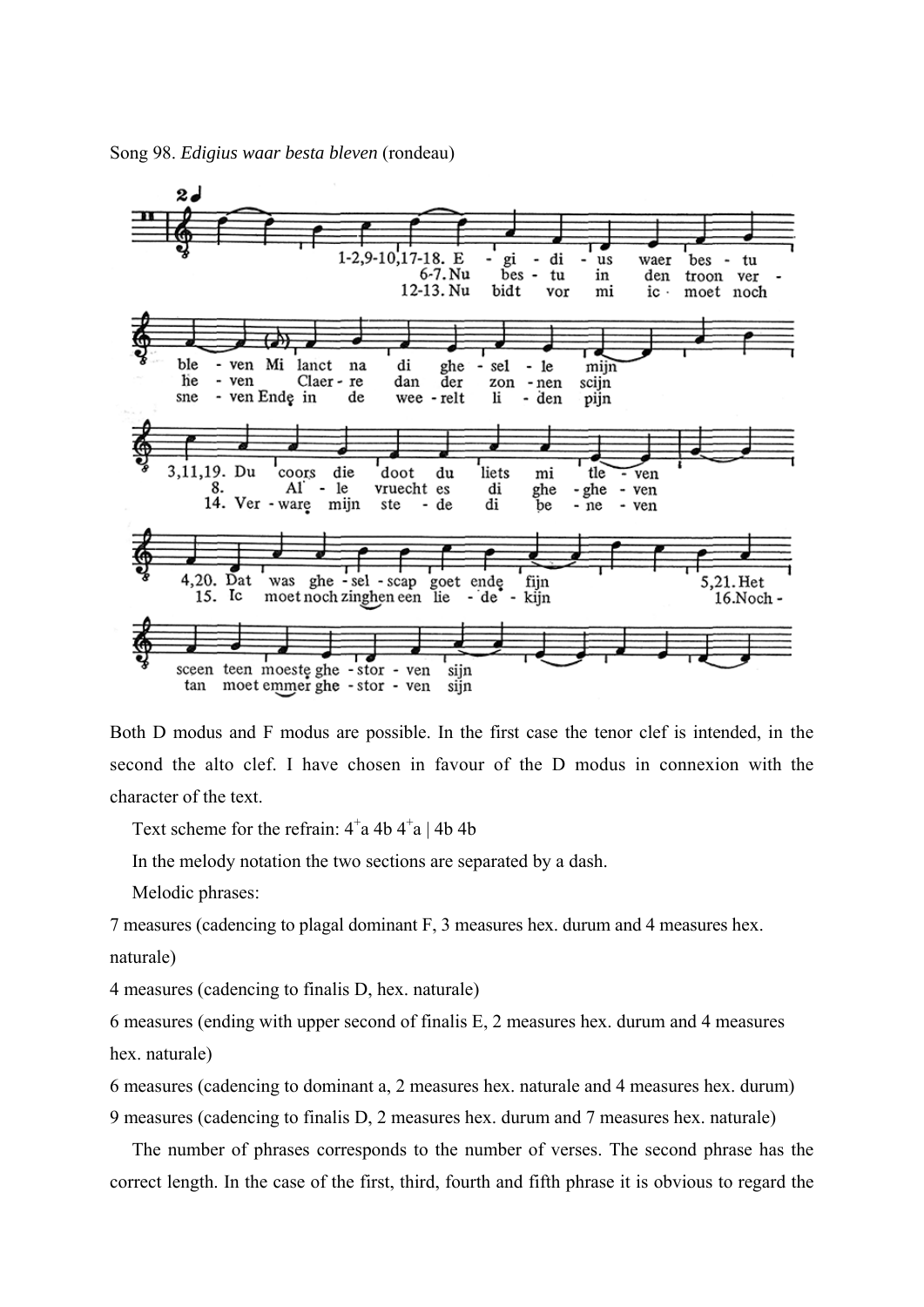heads standing in another hexachord as an instrumental introduction to the verses in question. The last verse is then followed by an instrumental conclusion. The short instrumental introductions and coda are strongly reminiscent of those of Darmstadt 2225 and Berlin 922. The high start has the character of a call. The low verses tend towards the introvert plagal D modus. The only melody line in the hexachordum durum corresponds to the verse lines «Dat was gheselscap goed ende fijn» and «Ic moet noch zinghen een liedekijn».





It is interesting that in this song two variants of the same melody are notated.

The melodies end clearly on the dominant. The fourth of the finalis does not play any part. The melody can be in the F modus. That means that the alto clef is intended.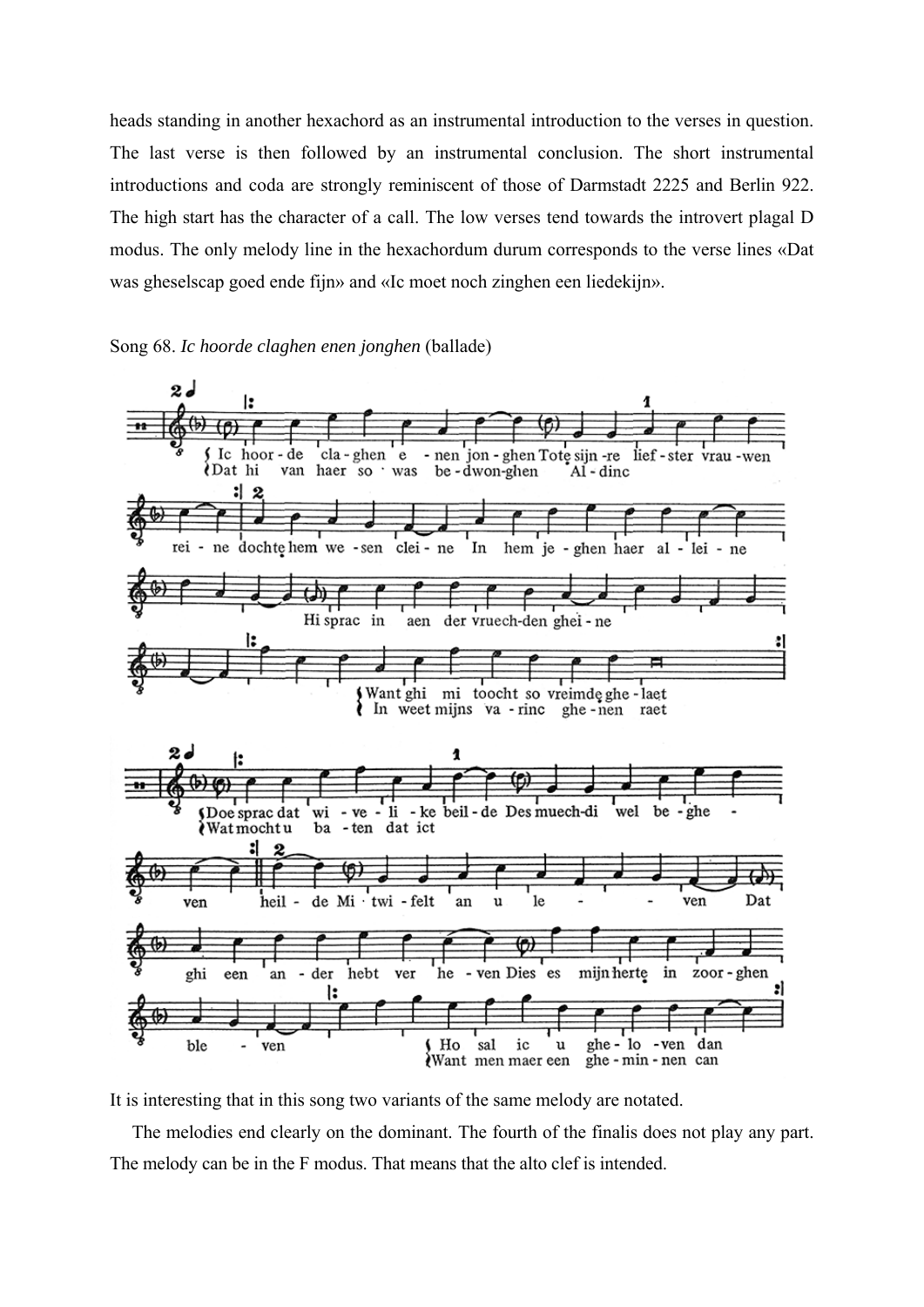Text scheme:  $4^{\circ}a 4^{\circ}b$  |  $4^{\circ}a 4^{\circ}b$  |  $4^{\circ}b 4^{\circ}b 4^{\circ}c 4^{\circ}c$ 

The dash in the melody notations indicates the end of Stollen plus apertum. The clausum following the dash is notated from different places in the melody in the two melodies.

Melodic phrases:

melody 1

8 measures (Stollen + apertum, cadencing to dominant c)

8 measures (Gegenstollen + clausum, cadencing to finalis F)

4+2 measures (cadencing to dominant c and upper second of finalis G respectively)

4+3 measures (cadencing to plagal dominant a and finalis F respectively)

6 measures (cadencing to dominant c).

melody 2

8 measures (Stollen + apertum, cadencing to dominant c)

9 measures (Gegenstollen + clausum, cadencing to finalis F)

4 measures (cadencing to dominant c)

5 measures (cadencing to finalis F)

6 measures (cadencing to diminant c)

The verses of the Stollen fit the Stollen melodies without further problems. The three melodic phrases of the Abgesang have to serve for four verse lines. It is obvious to sing the refrain line rhyming with the preceding verse to the repeated last phrase. The 9 and 5 measures respectively in the second melody where the first melody has 8 and 4 measures respectively point to a widened cadence. Of interest are the two and three measures which the first melody has in excess of the second melody. They both contain a cadence motif with a characteristic falling fourth and are clearly intended for the instrument alone. In the last phrase the head of two measures is likewise intended clearly instrumentally; in the case of the second melody, the instrument anticipates the melodic movement e g f of the verse.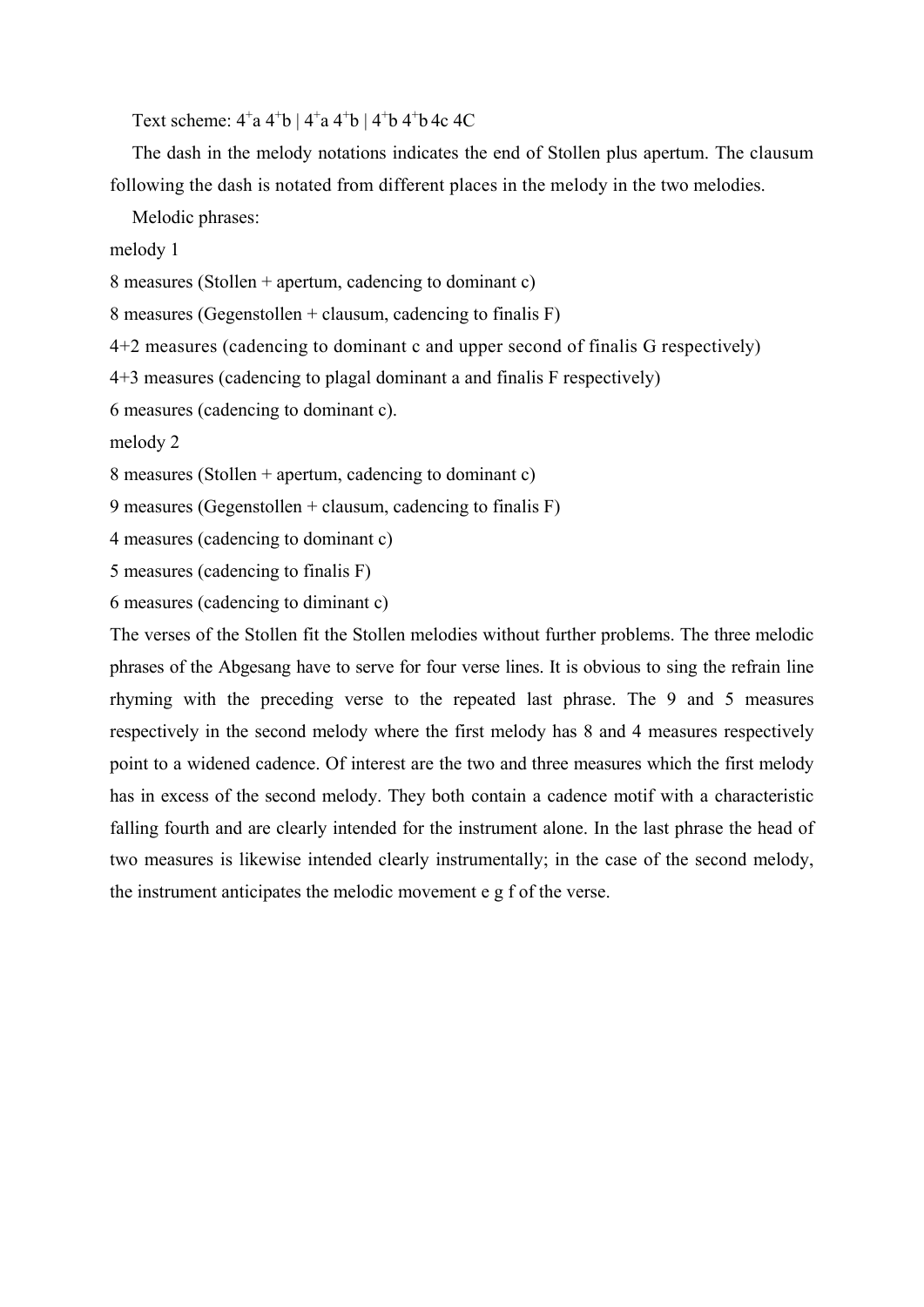Song 79. *Dijn troost allein* (ballade)



The sixth of the finalis does not play any part. The melody can be in the D modus. That means that the tenor clef is intended.

Text scheme: 2a 2a 2b  $\div$  2a 2a 2b  $\div$  2b 2b 2c  $\div$  2b 2c  $\div$  4C

The first double dash in the melody notation indicates the end of Stollen plus apertum. After the following clausum is a single dash, this being followed by a second Stollen plus apertum, concluded by a double dash. There then follows the clausum plus refrain. If instrumental introductions are provided at the beginning and before the refrain line, the placing of the text to this song presents no difficulties.

Compare Wolf's interpretation in the Basle Congress Report (1924), p.378.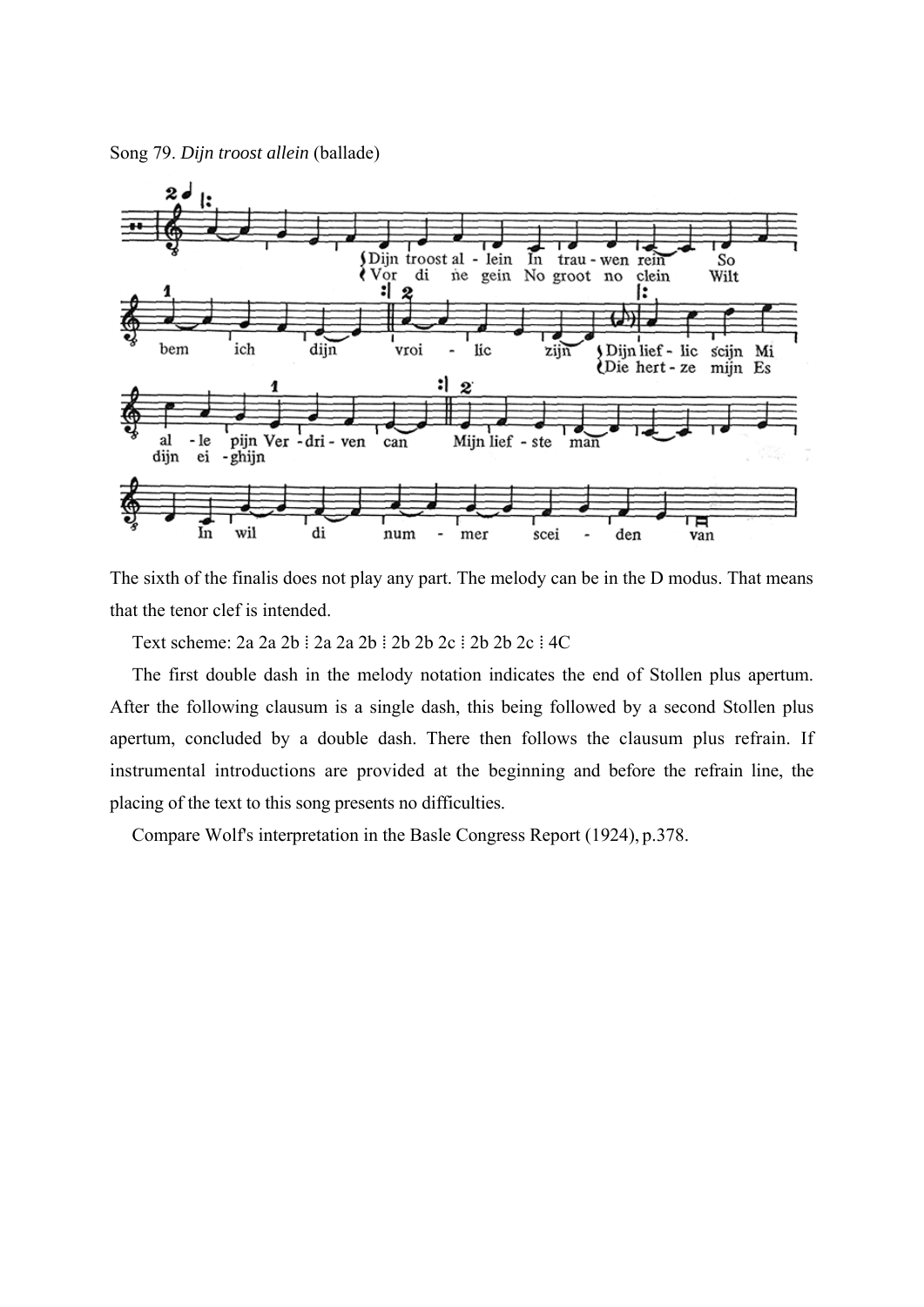

The note frequencies point to the G modus, possibly to the E modus, the ending being on the third of the finalis, or to the C modus, the ending being on the fifth of the finalis.

Text scheme: 4a 4b i 4a 4b | 4b 4c 4C

The dash in the melody notation indicated the end of Stollen plus apertum. This is not, as is customary, followed by the clausum, but by the Gegenstollen plus the clausum. The melody is consequently written out in full. With an instrumental introduction – note the non-vocal leaps – at the beginning of the Abgesang and before the refrain, the placing of the text likewise offers no difficulties here.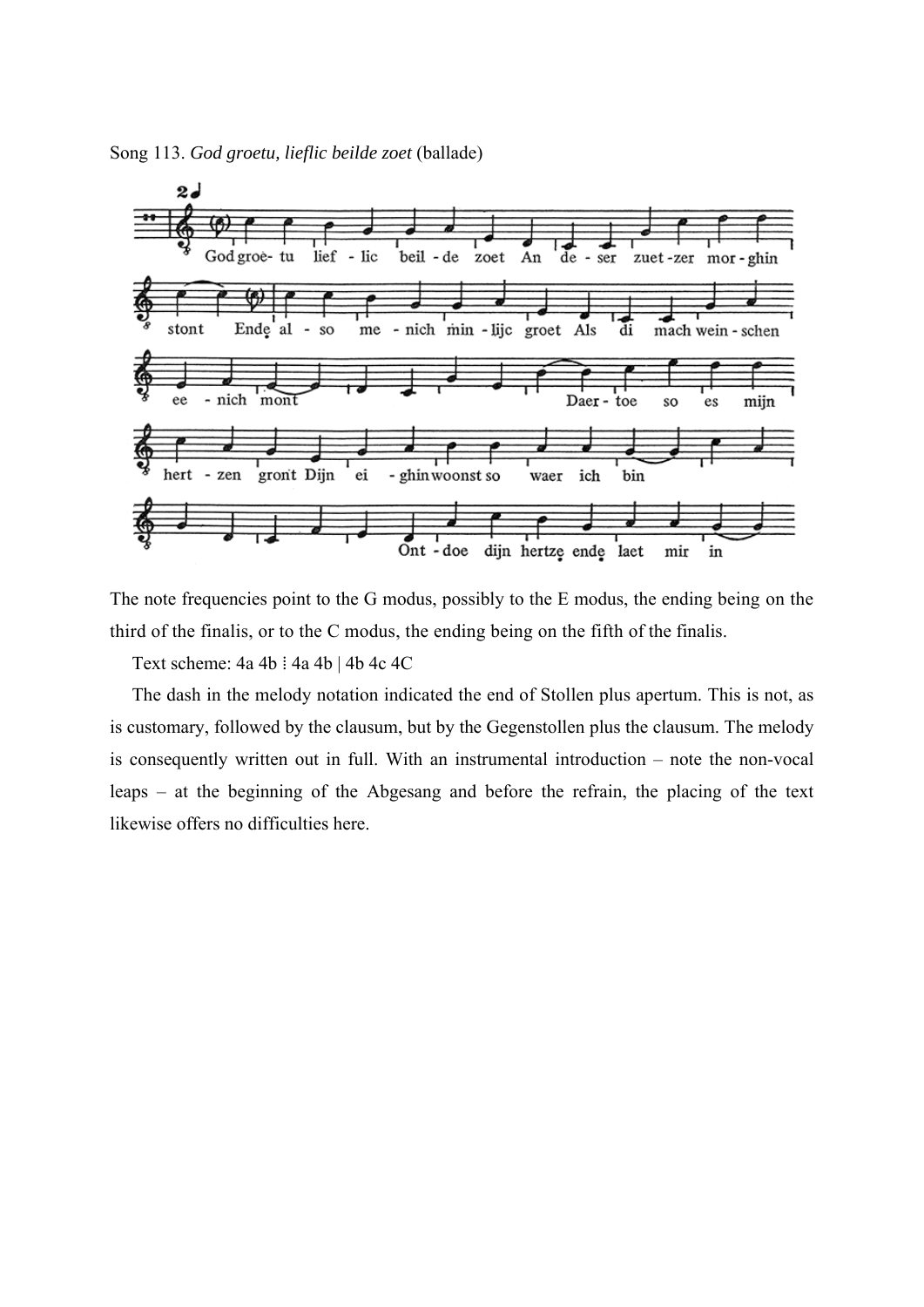Song 86. *Ic sach een scuerduere open staen* 



This is a first example of a non-courtly song. Characteristic of various songs of this genre is that there are many repetitions of the melody. Note the expressive minimae (quavers) of the refrain.





The octave of the finalis plays such an important role that F modus or C modus is most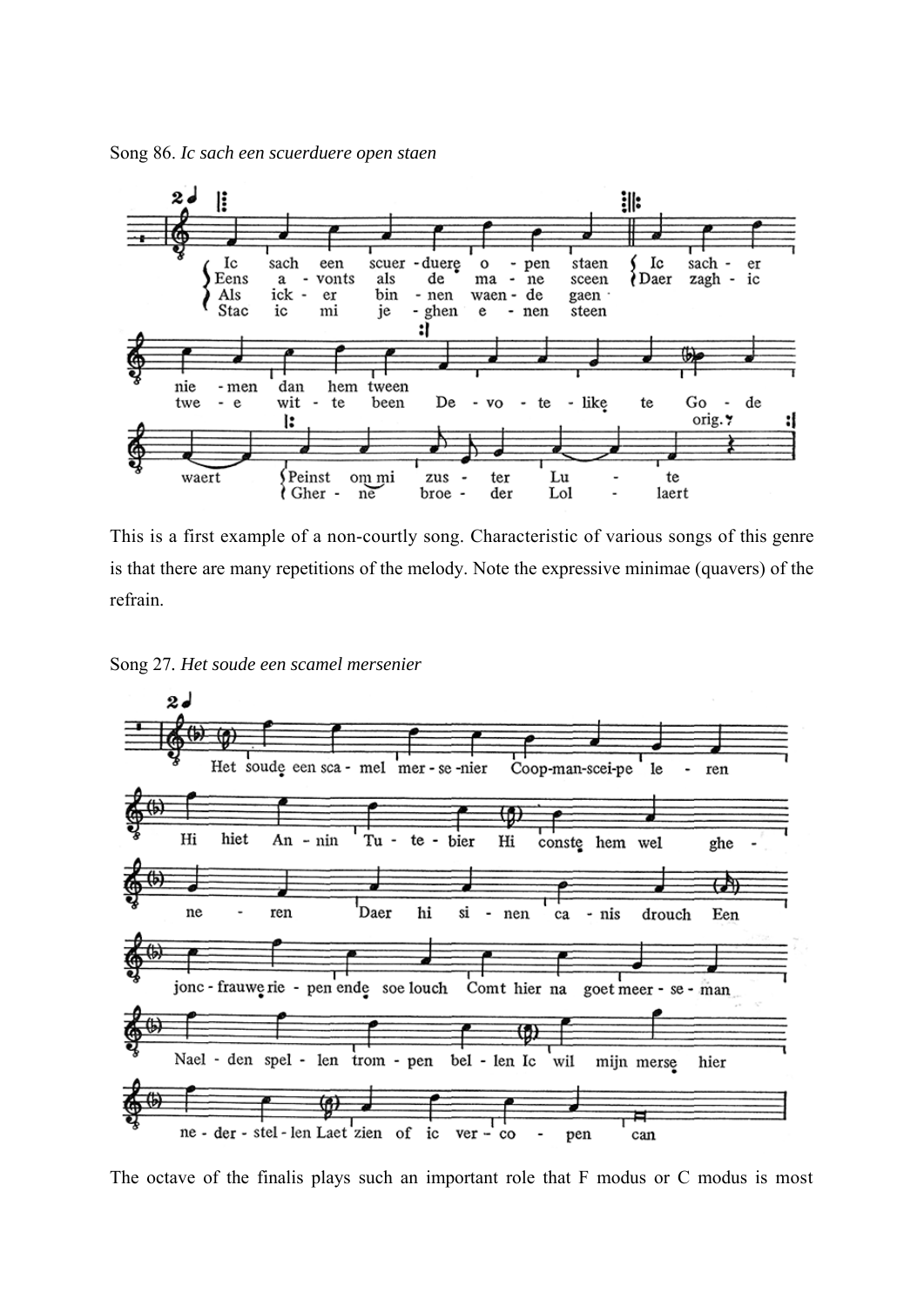likely. That means that the alto clef or soprano clef is intended.

Text scheme:  $4a 4b | 4a 4b | 4c 4c 4d | 4^+E 4^+E 4D$ 

Melodic phrases:

4 measures (ending with finalis, thereafter octave leap)

4 measures (repetition of the first 4 measures)

6 measures (ending with finalis, thereafter octave leap)

*7* measures (ending with finalis)

The melody scheme and the text scheme correspond if we give each semibrevis one arsis, in other words two syllables. This song then has a rapid declamation in minimae corresponding to its jocular character. The accompanying fiddle bows however continuously in semibreves. The superfluous measure in the last period is used to prolong the paenultima and antipaenultima into a semibrevis. The melody could be provided with an F-C bourdon.

Compare the two interpretations by Wolf in the Basle Congress Report (1924), p.381 and 382.



Song 85. *Wi willen van den kerels zinghen* 

A final example of a non-courtly song. In this song, too, the semibrevis has frequently to be sub-divided into minimae. We are concerned here by way of exception with an arsis verse (Hebungsvers): /. can be replaced by /.. or /... The melody could here be provided with an alternating bourdon: G-D for the first phrase and the refrain, D-A for the intervening section.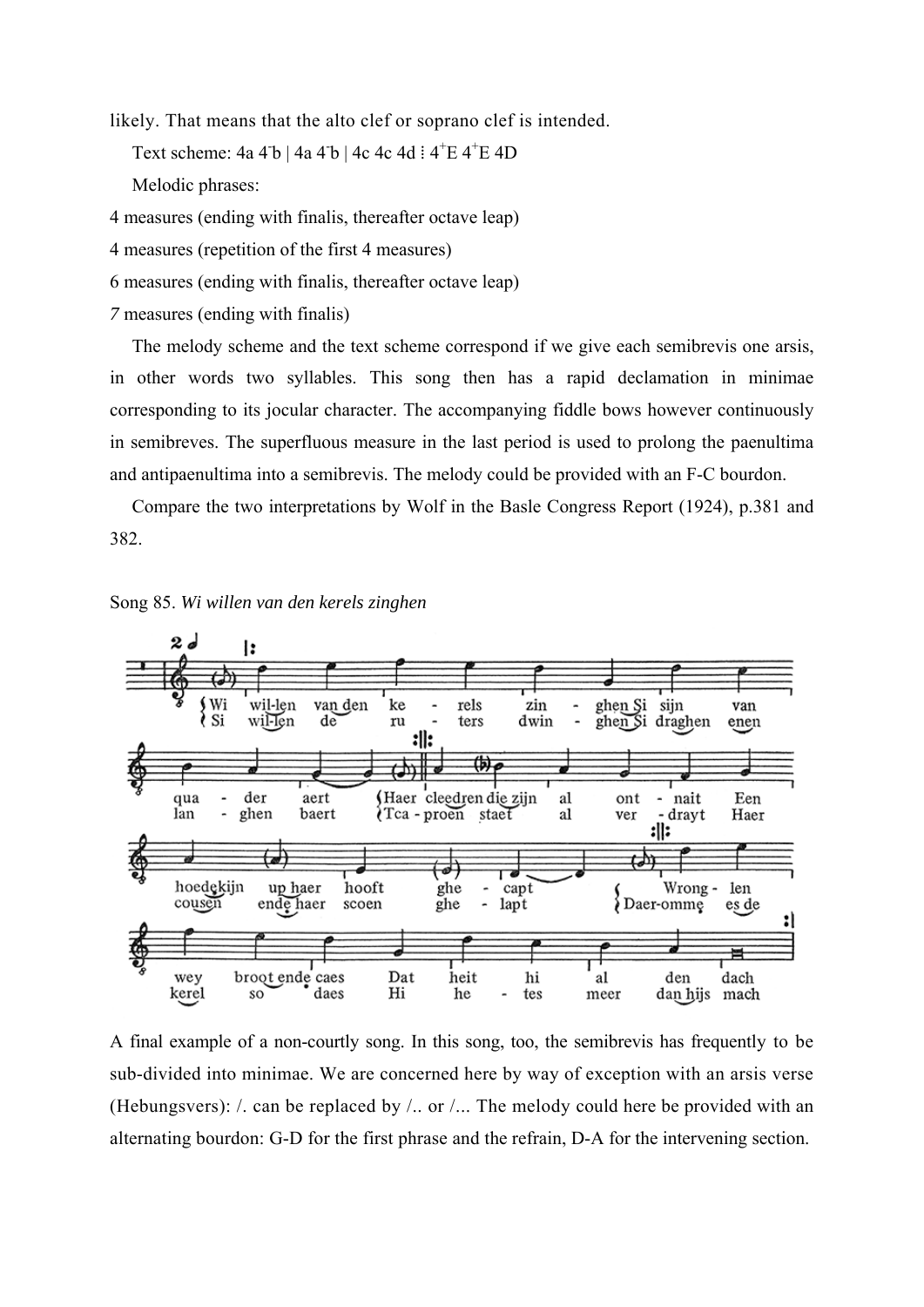

The only song from the Gruuthuse manuscript for which a contrafactum is known, namely the sacred song *Ay lieue ihesus myn troist alleen* from the so-called Utrecht manuscript.**<sup>33</sup>** The music notation of the contrafactum indicates that the up-beats have the value of a minima. In the melody from the Gruuthuse manuscript the short lines towards the end of the stanza have to be sung to the same notes, as can be seen from comparison with the version of the melody in the Utrecht manuscript. This occurs frequently, e.g. in the refrain of the non-courtly song 16.

Text scheme of song 90 is: 4a 4 b | 4a 4 b | 4c 4c 4c 4d 2d 2d 4 b.

Note the hexachords:  $DN : DN | D DN DN D NN N$ .

## **Summary**

I hope by the above analyses to have indicated that the rhythmic notation of the melodies in the Gruuthuse manuscript is sufficiently unambiguous to arrive at acceptable rhythmic transcriptions. Musicologists such as Wolf and Lindenburg were led astray in that they did not notice that the regularity with which the double dashes occur suggests the rhythmic character of the melodies and in that they did not use or not sufficiently consistently the possibility of interpreting certain sections of the melodies instrumentally.

The conditions seem present for venturing once again upon an integral transcription of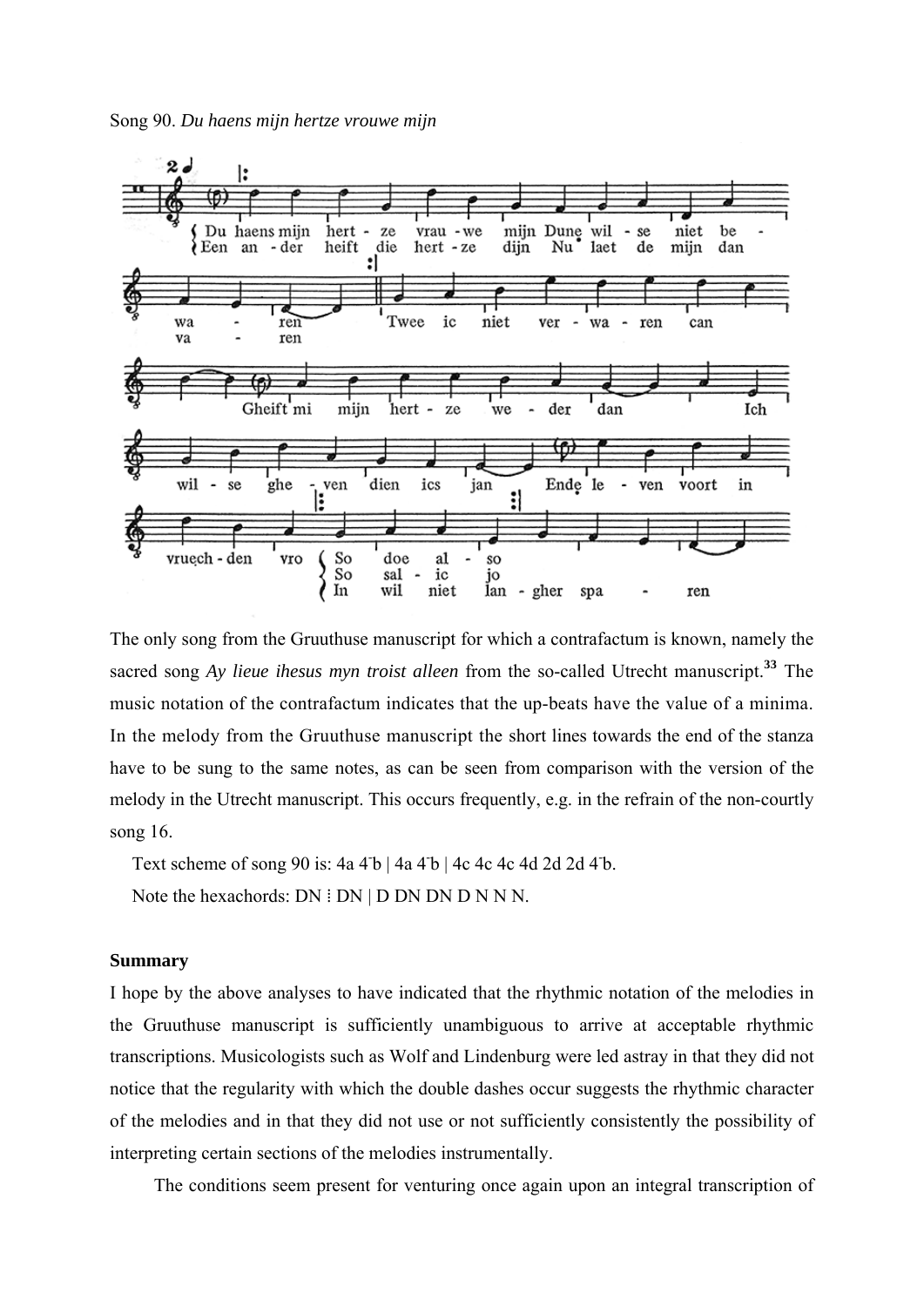the melodies of the Gruuthuse manuscript. Now that the division into measures of the melodies scarcely presents any further problems, there is more reason to compare the melodies amongst themselves and with those of the manuscripts Berlin 922 and Darmstadt 2225 in order to trace the caesuras.**<sup>34</sup>** It is likely that a computer can be used with good effect for this.

- 1. Ewald Jammers, *Deutsche Lieder um 1400,* in: AMl XXVIII (1956), p.37.
- 2. *Liederen en gedichten uit het Gruuthuse-handschrift* I, edd. K. Heeroma and C.W.H. Lindenburg (Leiden 1966).
- 3. Currently in possession of baron Ernest van Calcoen, castle Ten Berghe at Koolkerke near Bruges.
- 4. Johannes Wolf, *Altflämische Lieder des 14./15. Jahrhunderts und ihre rhythmische Lesung,* in: Kongress-Bericht Basel 1924, pp.376-386.
- 5. Hélène Wagenaar-Nolthenius, *Wat is een rondeel?*, in: TVer XXI (1969), pp.64, 65.
- 6. Cf. Wagenaar-Nolthenius, *op. cit.*, p.63.
- 7. For this possibility, see my remark in connection with Gennrich's transcription of the song *Begirlich in dein hertzen min*. On the other hand, see conclusion (5).
- 8. This can be checked statistically. It holds good up to the 16th century, e.g. in the melodies of the Geneva Psalter.
- 9. Wolf, *op.cit*., p.376.
- 10.*Ibid*., p.377.
- 11.*Liederen en gedichten uit het Gruuthuse-handschrift* I, p.269. Cf. Lindenburg's remarks, *ibid.*, pp.224, 226 and 528.
- 12.*Ibid*., p.227.
- 13. Wagenaar-Nolthenius, *op. cit*., p.64.
- 14. See Margarete Lang/Müller Blattau, *Zwischen Minnesang und Volkslied* (Berlin 1941), pp.68-71.
- 15. See Johannes Wolf, *Deutsche Lieder des 15. Jahrhunderts,* in: *Festschrift zum 90. Geburtstage Rochus von Liliencrons* (Leipzig 1910), pp.409-416.
- 16. See John Stainer, *Early Bodleian Music* (London 1901), plate 98.
- 17. Wolf, *op.cit*., p.409-416.
- 18. This song can also be found in Wolf, *Handbuch der Notationskunde* I (Leipzig 1913), pp.178-180.
- 19. Lang/Müller Blattau, *op. cit*., pp.71-77.